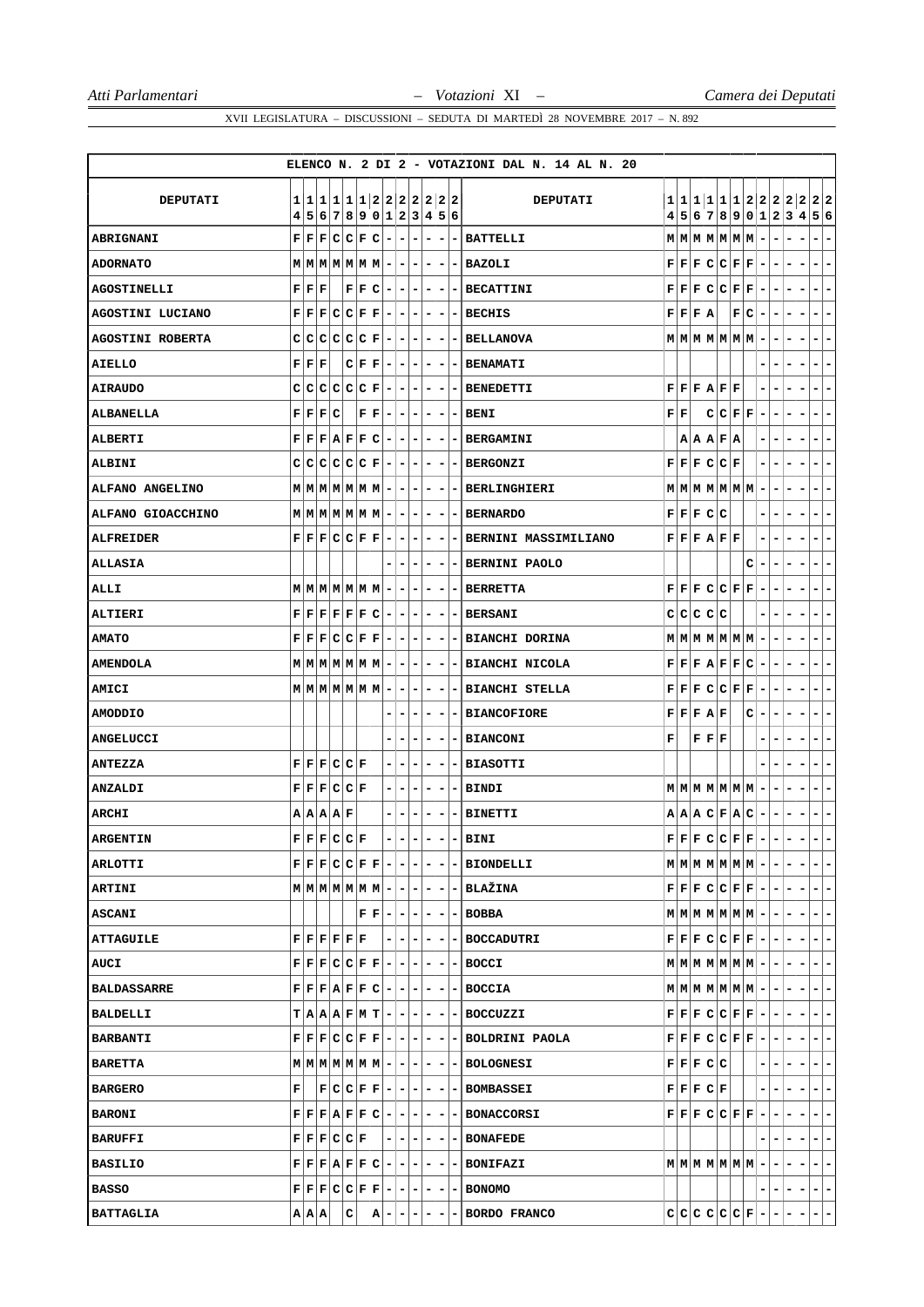|                         |                                                                                                     |                                                                                                                                                |   |                        |                                          |                          |                          |                              |                              |                          |                          | ELENCO N. 2 DI 2 - VOTAZIONI DAL N. 14 AL N. 20 |                           |                                                          |       |                                                                                                                                                        |                           |         |                |                          |                               |                          |                                                      |
|-------------------------|-----------------------------------------------------------------------------------------------------|------------------------------------------------------------------------------------------------------------------------------------------------|---|------------------------|------------------------------------------|--------------------------|--------------------------|------------------------------|------------------------------|--------------------------|--------------------------|-------------------------------------------------|---------------------------|----------------------------------------------------------|-------|--------------------------------------------------------------------------------------------------------------------------------------------------------|---------------------------|---------|----------------|--------------------------|-------------------------------|--------------------------|------------------------------------------------------|
|                         |                                                                                                     |                                                                                                                                                |   |                        |                                          |                          |                          |                              |                              |                          |                          |                                                 |                           |                                                          |       |                                                                                                                                                        |                           |         |                |                          |                               |                          |                                                      |
| DEPUTATI                |                                                                                                     | 4 5 6 7 8 9 0 1 2 3 4 5 6                                                                                                                      |   |                        |                                          |                          |                          |                              |                              |                          |                          | <b>DEPUTATI</b>                                 | 4                         |                                                          |       |                                                                                                                                                        |                           |         |                |                          |                               |                          | 1 1 1 1 1 1 2 2 2 2 2 2 2<br>5 6 7 8 9 0 1 2 3 4 5 6 |
| <b>BORDO MICHELE</b>    | $M$ $M$ $M$ $M$ $M$ $M$ $M$                                                                         |                                                                                                                                                |   |                        |                                          | $\overline{\phantom{a}}$ | $\overline{\phantom{a}}$ | ۰                            | ۰                            | $\overline{\phantom{a}}$ |                          | CARDINALE                                       |                           | F F F C C                                                |       |                                                                                                                                                        |                           |         | ۳              | -                        |                               |                          | -                                                    |
| <b>BORGHESE</b>         |                                                                                                     | F F F F A C                                                                                                                                    |   |                        |                                          | $\overline{\phantom{a}}$ | $\blacksquare$           | $\overline{\phantom{a}}$     | ۰                            | ۰                        |                          | CARELLA                                         |                           |                                                          |       | $F$ $F$ $F$ $C$ $C$ $F$ $F$                                                                                                                            |                           |         | -              |                          |                               |                          | -                                                    |
| <b>BORGHESI</b>         |                                                                                                     | ${\tt F}   {\tt F}   {\tt F}   {\tt F}   {\tt F}   {\tt C}$                                                                                    |   |                        |                                          | $-1$                     | $ -$                     |                              | $\overline{a}$               | $\overline{\phantom{a}}$ | $\overline{\phantom{a}}$ | <b>CARFAGNA</b>                                 |                           |                                                          |       |                                                                                                                                                        |                           |         | -              |                          |                               |                          | -                                                    |
| <b>BORGHI</b>           |                                                                                                     |                                                                                                                                                |   |                        |                                          |                          | $\overline{\phantom{a}}$ | $\overline{\phantom{a}}$     | $\qquad \qquad -$            | $\overline{\phantom{a}}$ |                          | <b>CARIELLO</b>                                 |                           |                                                          |       | $F$ $F$ $F$ $A$ $F$ $F$ $C$                                                                                                                            |                           |         | -              |                          | -                             |                          | -                                                    |
| BORLETTI DELL'ACQUA     | $M$ $M$ $M$ $M$ $M$ $M$ $-$                                                                         |                                                                                                                                                |   |                        |                                          |                          | ۰                        | ۰                            | ۰                            | $\overline{\phantom{a}}$ |                          | CARINELLI                                       |                           |                                                          |       | F F F A F F C                                                                                                                                          |                           |         | -              |                          |                               |                          | -                                                    |
| <b>BOSCHI</b>           | $M$ $M$ $M$ $M$ $M$ $M$ $M$                                                                         |                                                                                                                                                |   |                        |                                          | $\overline{a}$           | $\blacksquare$           | $\overline{ }$               | $\overline{\phantom{a}}$     | $\overline{\phantom{a}}$ | $\overline{\phantom{a}}$ | CARLONI                                         |                           |                                                          |       | ${\tt F}   {\tt F}   {\tt F}   {\tt C}   {\tt C}   {\tt F}   {\tt F}$                                                                                  |                           |         | -              | ۰                        | $\overline{\phantom{a}}$      |                          | ۰                                                    |
| <b>BOSCO</b>            |                                                                                                     | F F F C C F                                                                                                                                    |   |                        |                                          | Ξ.                       | $\blacksquare$           | $\overline{\phantom{a}}$     | $\qquad \qquad \blacksquare$ | $\overline{\phantom{a}}$ |                          | CARNEVALI                                       |                           | $\mathbf{F} \mid \mathbf{F} \mid \mathbf{F}$             |       | C C F F                                                                                                                                                |                           |         | ۰              | ۰                        | -<br>-                        |                          | -                                                    |
| <b>BOSSA</b>            |                                                                                                     |                                                                                                                                                |   |                        |                                          |                          | -                        |                              | -                            | -                        | -                        | CAROCCI                                         |                           |                                                          |       | F F F C C F F                                                                                                                                          |                           |         | -              | ۰                        | ٠                             |                          | -                                                    |
| BOSSI                   |                                                                                                     | F F A F F F C                                                                                                                                  |   |                        |                                          | $\overline{\phantom{a}}$ | $\overline{\phantom{a}}$ | ۰                            | $\qquad \qquad \blacksquare$ | $\overline{\phantom{a}}$ | ۰                        | CARRA                                           |                           |                                                          |       | $\mathbf{F} \mathbf{F} \mathbf{F} \mathbf{C} \mathbf{C} \mathbf{F} \mathbf{F}$                                                                         |                           |         | -              | ۰                        |                               |                          | -                                                    |
| <b>BRAGA</b>            |                                                                                                     | $M$ $M$ $M$ $M$ $M$ $M$ $M$                                                                                                                    |   |                        |                                          | $\overline{\phantom{a}}$ | ۰                        | ۰                            | ۰                            | ۰                        |                          | CARRESCIA                                       |                           |                                                          |       | F F F C C F F                                                                                                                                          |                           |         | ۰              |                          |                               |                          | -                                                    |
| BRAGANTINI MATTEO       | F                                                                                                   | F F F F C                                                                                                                                      |   |                        |                                          | Ξ.                       | -                        | ۰                            | ۰.                           | -                        | ۰.                       | CARROZZA                                        |                           |                                                          |       | F F F C C F F                                                                                                                                          |                           |         | ۰              | ۰                        | н.                            |                          | ۰                                                    |
| <b>BRAGANTINI PAOLA</b> |                                                                                                     | $\mathbf{F} \mathbf{F} \mathbf{F} \mathbf{C} \mathbf{C} \mathbf{F} \mathbf{F}$                                                                 |   |                        |                                          | $\blacksquare$           | $\overline{\phantom{a}}$ | $\overline{\phantom{a}}$     | -                            | -                        |                          | <b>CARUSO</b>                                   |                           |                                                          |       | F F F C C F F                                                                                                                                          |                           |         | $\overline{a}$ |                          |                               |                          | -                                                    |
| <b>BRAMBILLA</b>        |                                                                                                     | $M$ $M$ $M$ $M$ $M$ $M$ $M$ $ \mid$                                                                                                            |   |                        |                                          |                          | $\blacksquare$           | $\overline{ }$               | ۰                            | $\overline{\phantom{a}}$ |                          | <b>CASATI</b>                                   |                           |                                                          |       | F F F C C F F                                                                                                                                          |                           |         | ۰              | ۰                        | -<br>۰                        |                          | -                                                    |
| <b>BRANDOLIN</b>        |                                                                                                     | F F F C C F                                                                                                                                    |   |                        |                                          |                          | ٠                        | ۰                            | ۰                            | ٠                        | -                        | <b>CASELLATO</b>                                |                           |                                                          |       | F F F C C F F                                                                                                                                          |                           |         | -              | ۰                        | -                             |                          | -                                                    |
| <b>BRESCIA</b>          |                                                                                                     | F F F A F F C                                                                                                                                  |   |                        |                                          | $\blacksquare$           | ۰                        |                              | -                            | ۰                        |                          | <b>CASERO</b>                                   |                           |                                                          |       |                                                                                                                                                        |                           |         |                |                          |                               |                          | -                                                    |
| <b>BRESSA</b>           | $M$ $M$ $M$ $M$ $M$ $M$ $  -$                                                                       |                                                                                                                                                |   |                        |                                          |                          |                          |                              | ۰                            | $\overline{\phantom{a}}$ |                          | CASO                                            |                           |                                                          |       | F F F A F F C                                                                                                                                          |                           |         | -              | ۰                        | -<br>-                        |                          | -                                                    |
| <b>BRIGNONE</b>         |                                                                                                     | C C C C C F                                                                                                                                    |   |                        |                                          | $\overline{\phantom{a}}$ | ٠                        | ۰                            | -                            | $\overline{\phantom{a}}$ | ۰                        | <b>CASSANO</b>                                  |                           |                                                          |       | F F F C C F F                                                                                                                                          |                           |         | ۰              | ۰                        | ۰<br>-                        |                          | ۳                                                    |
| <b>BRUGNEROTTO</b>      |                                                                                                     | F F F A F F C                                                                                                                                  |   |                        |                                          | ٠                        | ۰                        | ۰                            | ۰                            |                          |                          | <b>CASTELLI</b>                                 |                           |                                                          |       |                                                                                                                                                        |                           |         |                |                          |                               |                          |                                                      |
| <b>BRUNETTA</b>         | $M$ $M$ $M$ $M$ $M$ $M$ $M$                                                                         |                                                                                                                                                |   |                        |                                          | $-1-1-$                  |                          |                              | ۰                            | $\overline{\phantom{a}}$ | -                        | <b>CASTIELLO</b>                                |                           |                                                          |       | $\mathbf{F} \,   \, \mathbf{F} \,   \, \mathbf{F} \,   \, \mathbf{F} \,   \, \mathbf{F} \,   \, \mathbf{C} \,  $                                       |                           |         | ۰              | ۰                        | -                             | Ξ.                       | $\overline{a}$                                       |
| <b>BRUNO BOSSIO</b>     | F                                                                                                   |                                                                                                                                                |   | ${\bf F} \mid {\bf F}$ |                                          | ٠                        | ۰                        | ۰                            | -                            | -                        | ۰                        | CASTIGLIONE                                     |                           |                                                          |       | $M$ $M$ $M$ $M$ $M$ $M$ $M$                                                                                                                            |                           |         | ۰              | ۰                        | -<br>۰                        |                          | ۳                                                    |
| <b>BRUNO</b>            | F F F C C C A                                                                                       |                                                                                                                                                |   |                        |                                          | ۰                        | ۰                        | ۰                            | -                            | ۰                        |                          | <b>CASTRICONE</b>                               | F                         |                                                          |       |                                                                                                                                                        | ${\bf F} \,   \, {\bf F}$ |         |                |                          |                               |                          |                                                      |
| <b>BUENO</b>            | ${\bf F} \,   \, {\bf F} \,   \, {\bf F}$                                                           |                                                                                                                                                | F |                        |                                          | $\overline{\phantom{0}}$ | ۰                        | $\qquad \qquad \blacksquare$ | ۰                            | $\overline{\phantom{a}}$ | -                        | <b>CATALANO</b>                                 | А                         |                                                          | A A A |                                                                                                                                                        |                           |         | -              |                          |                               |                          | -                                                    |
| <b>BURTONE</b>          | ${\bf F} \,   \, {\bf F}  $                                                                         | F C C F F                                                                                                                                      |   |                        |                                          | $\overline{\phantom{a}}$ | $\overline{a}$           | ۰                            | -                            | $\overline{\phantom{a}}$ | $\overline{\phantom{a}}$ | CATANIA                                         |                           |                                                          |       | $M$ $M$ $M$ $M$ $M$ $M$ $M$                                                                                                                            |                           |         | -              |                          | -                             |                          | -                                                    |
| <b>BUSIN</b>            |                                                                                                     | ${\bf F} \,   \, {\bf F} \,   \, {\bf F} \,   \, {\bf F} \,   \, {\bf F}$                                                                      |   |                        |                                          |                          |                          |                              | -                            | ۰                        |                          | CATANOSO GENOESE                                |                           |                                                          |       |                                                                                                                                                        |                           |         |                |                          |                               |                          |                                                      |
| <b>BUSINAROLO</b>       |                                                                                                     |                                                                                                                                                |   |                        |                                          | -                        | -                        | ۰                            | ۰                            | -                        |                          | $-$ CAUSI                                       |                           |                                                          |       |                                                                                                                                                        |                           |         | -              | ۰                        | -                             | ۰.                       | $\overline{\phantom{a}}$                             |
| <b>BUSTO</b>            |                                                                                                     | $\mathbf{F} \,   \, \mathbf{F} \,   \, \mathbf{F} \,   \, \mathbf{F} \,   \, \mathbf{F} \,   \, \mathbf{C} \,   \, - \,   \, - \,   \, - \,  $ |   |                        |                                          |                          |                          |                              | $\overline{\phantom{0}}$     | $\overline{\phantom{a}}$ | $\overline{\phantom{a}}$ | <b>CAUSIN</b>                                   |                           |                                                          |       | $M$ $M$ $M$ $M$ $M$ $M$ $ -$                                                                                                                           |                           |         |                |                          |                               |                          | $\overline{\phantom{0}}$                             |
| <b>BUTTIGLIONE</b>      |                                                                                                     |                                                                                                                                                |   |                        |                                          |                          |                          |                              |                              |                          |                          | $A A A B B A C - - - - - CECCONI$               |                           |                                                          |       | $\mathbf{F} \left  \mathbf{F} \right  \mathbf{F} \left  \mathbf{A} \right  \mathbf{F} \left  \mathbf{F} \right  \mathbf{C} \left  - \right  - \right $ |                           |         |                |                          | $-1$                          | $\overline{\phantom{a}}$ | -                                                    |
| CALABRIA                |                                                                                                     | A A A F                                                                                                                                        |   |                        |                                          |                          |                          |                              |                              |                          |                          | $- - - - - CENNI $                              | F                         |                                                          |       | $C C F F -$                                                                                                                                            |                           |         |                | $\overline{\phantom{a}}$ | $\overline{a}$                |                          | $\overline{\phantom{a}}$                             |
| CAMANI                  |                                                                                                     | ${\bf F}[{\bf F}[{\bf F}] {\bf C}] {\bf C}[{\bf F}[{\bf F}] - ] - ] - ] - ] - ]$                                                               |   |                        |                                          |                          |                          |                              |                              |                          | н.                       | <b>CENSORE</b>                                  |                           |                                                          |       | F F F C C F                                                                                                                                            |                           |         | ۰              | ۰                        | Ξ.                            |                          | $\overline{\phantom{0}}$                             |
| <b>CAMPANA</b>          |                                                                                                     |                                                                                                                                                |   |                        |                                          |                          | $-1-$                    |                              |                              | -1-                      |                          | - CENTEMERO                                     |                           |                                                          |       |                                                                                                                                                        |                           |         |                |                          |                               |                          | -                                                    |
| CANCELLERI              |                                                                                                     |                                                                                                                                                |   |                        |                                          |                          | $-1-$                    |                              | $\overline{\phantom{a}}$     | $\sim$                   |                          | $ - {\rm CERA} $                                |                           |                                                          |       | $A  A  A  B  F  A  C  -  -$                                                                                                                            |                           |         |                |                          |                               |                          | $\overline{ }$                                       |
| <b>CANI</b>             |                                                                                                     |                                                                                                                                                |   |                        |                                          |                          |                          |                              |                              |                          |                          | $F F C C F F - - - - - CESARO ANTIMO$           |                           |                                                          |       | $M$ $M$ $M$ $M$ $M$ $M$ $M$ $  -$                                                                                                                      |                           |         |                |                          | $-1$                          | -                        | $\overline{\phantom{a}}$                             |
| CAON                    |                                                                                                     |                                                                                                                                                |   |                        |                                          | -------                  |                          |                              |                              |                          |                          | - CESARO LUIGI                                  |                           |                                                          |       | $A A A F A C - -$                                                                                                                                      |                           |         |                |                          | $\overline{a}$                | - 1                      | -                                                    |
| CAPARINI                | $M$   M   M   M   M   M   M   -   -   -                                                             |                                                                                                                                                |   |                        |                                          |                          |                          |                              |                              | $ -$                     |                          | - CHAOUKI                                       | $\mathbf{F}   \mathbf{F}$ |                                                          |       |                                                                                                                                                        |                           |         |                |                          |                               |                          | ۰                                                    |
| CAPELLI                 | ${\bf F}  {\bf F}   {\bf F}  {\bf C}  {\bf C}   {\bf F}   {\bf F}   -   -   -   -   -   -  $        |                                                                                                                                                |   |                        |                                          |                          |                          |                              |                              |                          |                          | CHIARELLI                                       |                           |                                                          |       | $A  A  B  F  F  A  C  -  - $                                                                                                                           |                           |         |                |                          | $-1$                          | $\overline{\phantom{a}}$ | $\overline{\phantom{a}}$                             |
| <b>CAPEZZONE</b>        |                                                                                                     | A A A F F                                                                                                                                      |   |                        |                                          | $-1-1-1$                 |                          |                              |                              | $-1-$                    |                          | - CHIMIENTI                                     |                           |                                                          |       |                                                                                                                                                        |                           |         |                | ۰.                       | ۰.                            | ۰                        | -                                                    |
| <b>CAPODICASA</b>       |                                                                                                     | $C C C C C F - - P $                                                                                                                           |   |                        |                                          |                          |                          |                              |                              | -1-                      |                          | - CICCHITTO                                     |                           |                                                          |       | $M$ $M$ $M$ $M$ $M$ $M$ $-$                                                                                                                            |                           |         |                |                          | ۰.                            |                          | $\overline{\phantom{a}}$                             |
| <b>CAPONE</b>           | ${\bf F}  {\bf F}   {\bf F}  {\bf C}  {\bf C}   {\bf F}   {\bf F}   -   -   -   -   -   -  $        |                                                                                                                                                |   |                        |                                          |                          |                          |                              |                              |                          |                          | <b>CIMBRO</b>                                   |                           |                                                          |       |                                                                                                                                                        |                           |         | -              | ۰.                       | $\overline{\phantom{0}}$      | $\blacksquare$           | $\overline{\phantom{a}}$                             |
| <b>CAPOZZOLO</b>        |                                                                                                     |                                                                                                                                                |   |                        | ${\bf F}  {\bf F}   =   -   -   -   -  $ |                          |                          |                              |                              |                          | $\overline{ }$           | CIPRINI                                         | F                         |                                                          |       |                                                                                                                                                        |                           | $F C$ – |                | ۰.                       | $\overline{\phantom{a}}$<br>۰ |                          | $ - -$                                               |
| <b>CARBONE</b>          | $\mathbf{M} \mathbf{M} \mathbf{M} \mathbf{M} \mathbf{M} \mathbf{M} \mathbf{M} -\vert -\vert -\vert$ |                                                                                                                                                |   |                        |                                          |                          |                          |                              |                              |                          |                          | CIRACI'                                         |                           | $\mathbf{A} \mathbf{F} \mathbf{A} \mathbf{A} \mathbf{F}$ |       |                                                                                                                                                        |                           |         |                |                          |                               |                          |                                                      |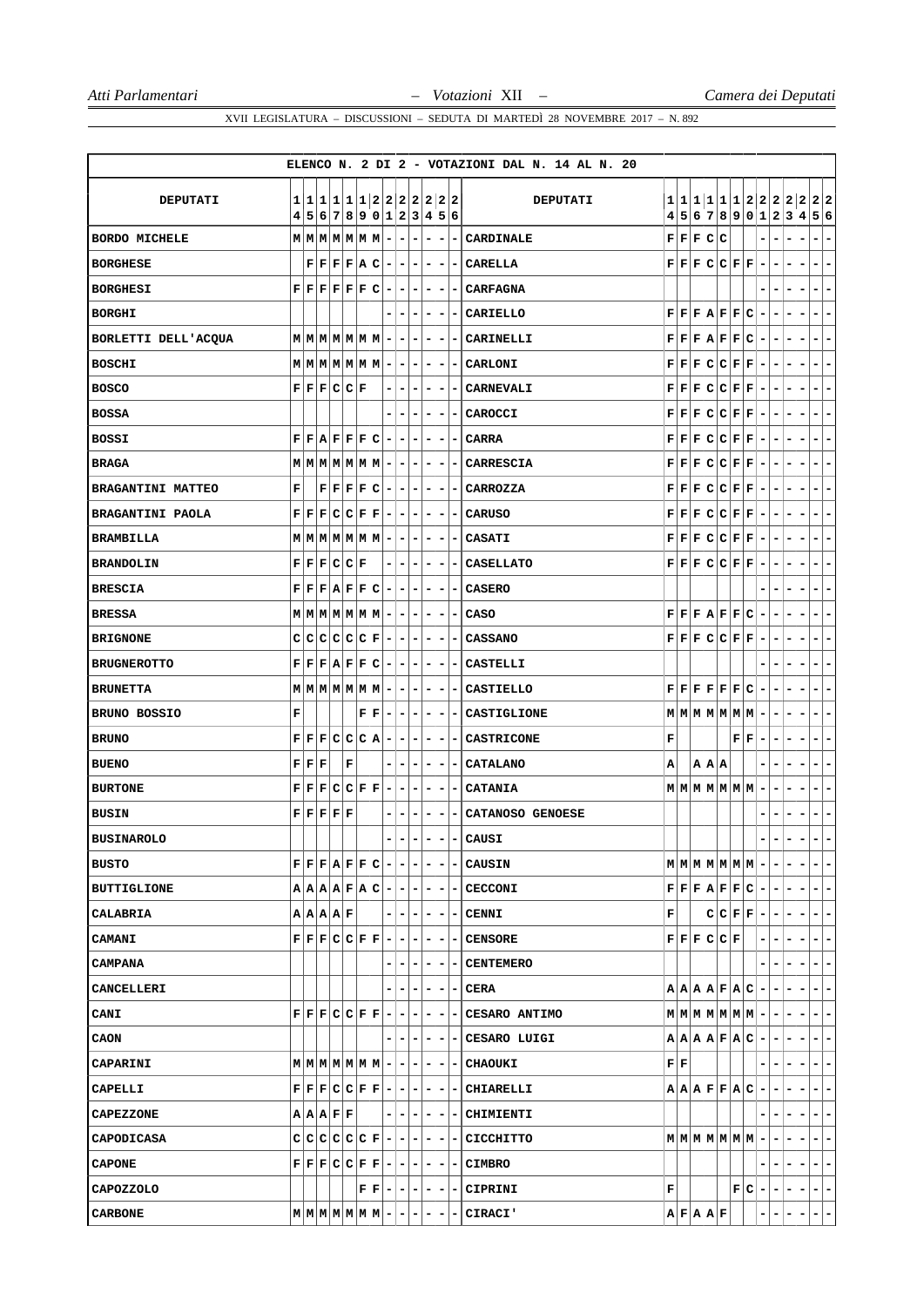|                   |        |                                           |                                               |                             |       |                        |                                                                                                                                 |                          |                              |                          |     |                              |                | ELENCO N. 2 DI 2 - VOTAZIONI DAL N. 14 AL N. 20                                                                                                                                                                |                           |           |                         |                                                                                                                                                                                         |                              |                          |         |                                        |
|-------------------|--------|-------------------------------------------|-----------------------------------------------|-----------------------------|-------|------------------------|---------------------------------------------------------------------------------------------------------------------------------|--------------------------|------------------------------|--------------------------|-----|------------------------------|----------------|----------------------------------------------------------------------------------------------------------------------------------------------------------------------------------------------------------------|---------------------------|-----------|-------------------------|-----------------------------------------------------------------------------------------------------------------------------------------------------------------------------------------|------------------------------|--------------------------|---------|----------------------------------------|
|                   |        |                                           |                                               |                             |       |                        |                                                                                                                                 |                          |                              |                          |     |                              |                |                                                                                                                                                                                                                |                           |           |                         |                                                                                                                                                                                         |                              |                          |         |                                        |
| <b>DEPUTATI</b>   | 1<br>4 |                                           |                                               |                             |       |                        | 1 1 1 1 1 2 2 2 2 2 2 2 2 <br>5 6 7 8 9 0 1 2 3 4 5 6                                                                           |                          |                              |                          |     |                              |                | DEPUTATI                                                                                                                                                                                                       |                           |           |                         | 1 1 1 1 1 1 2 2 2 2 2<br>4 5 6 7 8 9 0 1 2 3 4                                                                                                                                          |                              |                          |         | 2 2<br>5 6                             |
| CIRIELLI          |        |                                           |                                               |                             |       |                        | $M$   $M$   $M$   $M$   $M$   $M$   $-$   $-$                                                                                   |                          |                              | $\overline{ }$           | ۰   | $\overline{\phantom{a}}$     | ۰              | DE LORENZIS                                                                                                                                                                                                    |                           |           |                         |                                                                                                                                                                                         |                              |                          |         | -                                      |
| CIVATI            |        |                                           |                                               |                             |       |                        | $C[C[C]C[E]-[-]$                                                                                                                |                          |                              | $\overline{\phantom{a}}$ | - 1 | ٠                            | -              | DE MARIA                                                                                                                                                                                                       |                           |           |                         | F F F C C F F                                                                                                                                                                           |                              |                          |         | -                                      |
| COCCIA            |        |                                           |                                               |                             |       |                        | $\mathbf{F} \mid \mathbf{F} \mid \mathbf{F} \mid \mathbf{C} \mid \mathbf{C} \mid \mathbf{F} \mid \mathbf{F} \mid - \mid -$      |                          |                              | $\overline{\phantom{a}}$ | Ξ.  | ۰                            |                | DE MENECH                                                                                                                                                                                                      |                           |           |                         | F F F C C F F                                                                                                                                                                           | ۰                            |                          |         | -                                      |
| <b>COLANINNO</b>  |        |                                           |                                               |                             |       |                        |                                                                                                                                 |                          | $\overline{\phantom{a}}$     | $\overline{\phantom{a}}$ | ۰   | $\overline{\phantom{a}}$     | -              | DE MICHELI                                                                                                                                                                                                     |                           |           |                         | $M$ $M$ $M$ $M$ $M$ $M$ $M$ $-$                                                                                                                                                         |                              | $\overline{\phantom{a}}$ | ۰       | Ξ.<br>۰                                |
| COLLETTI          |        | ${\bf F}$ ${\bf F}$ ${\bf F}$             |                                               |                             |       | F F C                  |                                                                                                                                 | $\overline{\phantom{a}}$ | $\overline{\phantom{a}}$     | ۰                        | -   | $\overline{\phantom{a}}$     | ۰              | DE MITA                                                                                                                                                                                                        |                           |           |                         |                                                                                                                                                                                         |                              |                          |         | ۰.<br>-                                |
| <b>COLONNESE</b>  |        |                                           |                                               |                             |       |                        |                                                                                                                                 |                          | -                            |                          | -   |                              |                | DE ROSA                                                                                                                                                                                                        |                           |           |                         |                                                                                                                                                                                         |                              |                          |         | -                                      |
| COMINARDI         | F      |                                           |                                               |                             |       | F C                    |                                                                                                                                 | Ξ.                       | $\overline{\phantom{a}}$     | $\blacksquare$           | - 1 | $\overline{\phantom{a}}$     | - 1            | DEL BASSO DE CARO                                                                                                                                                                                              |                           |           |                         | $M$ $M$ $M$ $M$ $M$ $M$ $M$                                                                                                                                                             | $\overline{a}$               |                          |         | -<br>۰.                                |
| COMINELLI         |        |                                           |                                               | $F$ $F$ $F$ $C$ $C$ $F$ $F$ |       |                        |                                                                                                                                 | $\overline{\phantom{a}}$ | ٠                            | ۰                        | ۰   | $\overline{\phantom{a}}$     | ۰              | DEL GROSSO                                                                                                                                                                                                     |                           |           |                         |                                                                                                                                                                                         |                              |                          |         | -<br>-                                 |
| <b>COPPOLA</b>    |        |                                           |                                               |                             |       |                        | $M$   $M$   $M$   $M$   $M$   $M$   $-$                                                                                         |                          | -                            | ۰                        | -   | ۰                            |                | <b>DELLA VALLE</b>                                                                                                                                                                                             |                           | F F F A F |                         |                                                                                                                                                                                         |                              |                          |         |                                        |
| <b>CORDA</b>      |        |                                           |                                               |                             |       |                        |                                                                                                                                 |                          | $\overline{\phantom{a}}$     | -                        | -   | $\qquad \qquad \blacksquare$ | Ξ.             | DELLAI                                                                                                                                                                                                         |                           |           | $F$ $F$ $F$ $C$ $C$ $F$ |                                                                                                                                                                                         | -                            |                          |         | ۰<br>۰.                                |
| <b>CORSARO</b>    |        |                                           |                                               | A A A F F                   |       |                        |                                                                                                                                 |                          | $\overline{\phantom{a}}$     | ۰                        | ۰   | $\overline{\phantom{a}}$     | ۰              | <b>DELL'ARINGA</b>                                                                                                                                                                                             | FF                        | F         |                         | C C F F                                                                                                                                                                                 | $\overline{\phantom{a}}$     |                          | -       | $\overline{\phantom{a}}$<br>-          |
| COSCIA            |        |                                           |                                               | F F F C C                   |       |                        | $\mathbf F$                                                                                                                     | $\overline{\phantom{a}}$ | -                            | ۰                        | ۰   | ۰                            | -              | DELL'ORCO                                                                                                                                                                                                      |                           |           |                         | $F$ $F$ $F$ $A$ $F$ $F$ $C$                                                                                                                                                             | $\overline{\phantom{a}}$     |                          |         | ۰<br>۰                                 |
| <b>COSTA</b>      |        |                                           | $\mathbf{F} \mathbf{F} \mathbf{F} \mathbf{A}$ |                             |       | F                      |                                                                                                                                 |                          | $\overline{\phantom{a}}$     | -                        | ۰   |                              | Ξ.             | DI BATTISTA                                                                                                                                                                                                    |                           |           |                         | F[F F A F F C]                                                                                                                                                                          | $\overline{\phantom{a}}$     |                          |         | $\overline{\phantom{a}}$<br>۰          |
| <b>COSTANTINO</b> | с      | c                                         |                                               | $ {\bf C} {\bf C} $         | C C F |                        |                                                                                                                                 | ۰                        | -                            | ۰                        | ۰   | ۰                            |                | DI BENEDETTO                                                                                                                                                                                                   |                           |           |                         | $F$ $F$ $F$ $A$ $F$ $F$ $C$                                                                                                                                                             | ۰                            |                          |         | ۳                                      |
| <b>COVA</b>       |        |                                           |                                               | F F F C C F F               |       |                        |                                                                                                                                 | Ξ.                       | ٠                            | ۰                        | ۰.  | ۰                            | ۰.             | DI GIOIA                                                                                                                                                                                                       |                           |           |                         | $M$ $M$ $M$ $M$ $M$ $M$ $M$                                                                                                                                                             | ۰                            | ۰.                       |         | -<br>-                                 |
| COVELLO           |        |                                           |                                               |                             |       |                        | $\mathbf{F} \mid \mathbf{F} \mid \mathbf{F} \mid \mathbf{C} \mid \mathbf{C} \mid \mathbf{F} \mid \mathbf{F} \mid - \mid - \mid$ |                          |                              | $\overline{\phantom{a}}$ | ۰   |                              |                | DI LELLO                                                                                                                                                                                                       |                           |           |                         | F F F C C F F                                                                                                                                                                           | $\overline{\phantom{a}}$     |                          | -       | Ξ.<br>-                                |
| COZZOLINO         |        |                                           |                                               | F F F A F F C               |       |                        |                                                                                                                                 | $\overline{\phantom{a}}$ | $\overline{\phantom{a}}$     | $\overline{\phantom{a}}$ | -   | $\overline{\phantom{a}}$     | -              | DI MAIO LUIGI                                                                                                                                                                                                  |                           |           |                         |                                                                                                                                                                                         |                              |                          |         | -                                      |
| CRIMI'            |        |                                           |                                               |                             |       |                        |                                                                                                                                 |                          | ٠                            | ۰                        | ۰   | ۰                            | -              | DI MAIO MARCO                                                                                                                                                                                                  |                           |           |                         | F F F C C F F                                                                                                                                                                           |                              |                          |         | -                                      |
| CRIMI             |        |                                           |                                               |                             |       |                        |                                                                                                                                 |                          | $\qquad \qquad \blacksquare$ |                          | ۰   |                              |                | DI SALVO                                                                                                                                                                                                       |                           | F F F C C |                         |                                                                                                                                                                                         |                              |                          |         | -<br>$\overline{\phantom{a}}$          |
| <b>CRIPPA</b>     | F      |                                           |                                               | F F A F F C                 |       |                        |                                                                                                                                 | $\overline{a}$           | $\blacksquare$               | ۰                        | -   | $\overline{\phantom{a}}$     | $\blacksquare$ | DI STEFANO FABRIZIO                                                                                                                                                                                            |                           |           | A   A   A   F   A       |                                                                                                                                                                                         | -                            |                          |         | -<br>-                                 |
| CRIVELLARI        |        |                                           |                                               | F F F C C F F               |       |                        |                                                                                                                                 | $\blacksquare$           | $\overline{\phantom{a}}$     | ۰                        | ۰   | ۰                            | ۰.             | <b>DI STEFANO MANLIO</b>                                                                                                                                                                                       |                           |           |                         | F F F A A F C                                                                                                                                                                           |                              |                          |         | -                                      |
| <b>CULOTTA</b>    |        |                                           |                                               | F[F]F[C]C[F]F               |       |                        |                                                                                                                                 | $\overline{a}$           | ٠                            | ۰                        | -   |                              |                | DI STEFANO MARCO                                                                                                                                                                                               |                           |           | F F F C C F             |                                                                                                                                                                                         |                              |                          |         | $\overline{\phantom{a}}$<br>-          |
| <b>CUOMO</b>      | г      |                                           |                                               |                             |       |                        |                                                                                                                                 |                          | -                            | ۰                        | ۰   | $\overline{\phantom{a}}$     | ٠              | DI VITA                                                                                                                                                                                                        |                           |           |                         | F F F A F F C                                                                                                                                                                           | $\overline{\phantom{a}}$     | ۰                        | -       | $\overline{\phantom{a}}$<br>-          |
| <b>CUPERLO</b>    |        | ${\bf F} \,   \, {\bf F} \,   \, {\bf F}$ |                                               |                             |       | ${\bf F} \mid {\bf F}$ |                                                                                                                                 | $\overline{\phantom{a}}$ | $\overline{\phantom{a}}$     | ۰                        | ۰   | $\overline{\phantom{a}}$     | ۰.             | DIENI                                                                                                                                                                                                          | ${\bf F} \,   \, {\bf F}$ |           |                         | A F F C                                                                                                                                                                                 | $\qquad \qquad \blacksquare$ | ۰                        |         | $\overline{\phantom{a}}$<br>۰          |
| CURRO'            |        |                                           |                                               |                             |       |                        | $\mathbf{F} \mathbf{F} \mathbf{F} \mathbf{C} \mathbf{C} \mathbf{F} \mathbf{F} $ –                                               |                          |                              |                          |     |                              |                | D'INCA'                                                                                                                                                                                                        |                           |           |                         | F F F A F F C                                                                                                                                                                           |                              |                          |         |                                        |
| DA VILLA          |        |                                           |                                               |                             |       |                        |                                                                                                                                 |                          |                              |                          |     |                              |                | $F[F E A F F C - - - - - D'INCECCO $                                                                                                                                                                           |                           |           |                         | $\mathbf{F} \left  \mathbf{F} \right  \mathbf{F} \left  \mathbf{C} \right  \mathbf{C} \left  \mathbf{F} \right  \mathbf{F} \left  -   -   -   -   \right $                              |                              |                          |         | $-1-$                                  |
| <b>DADONE</b>     |        |                                           |                                               |                             |       |                        |                                                                                                                                 |                          |                              |                          |     |                              |                | $F F F A F F C - - - - - DISTASO $                                                                                                                                                                             |                           |           |                         | $\mathbf{A} \left[ \mathbf{A} \left[ \mathbf{B} \left[ \mathbf{F} \left[ \mathbf{F} \left[ \mathbf{A} \right] \mathbf{C} \right] - \left[ - \left[ - \right] - \right] \right] \right]$ |                              |                          |         | $ -$                                   |
| DAGA              |        |                                           |                                               | F F F A F                   |       |                        |                                                                                                                                 |                          |                              |                          |     |                              |                | $- - - - - $ DONATI                                                                                                                                                                                            |                           |           |                         | $F[F E C C F F - - -1$                                                                                                                                                                  |                              |                          |         | $-1-$                                  |
| <b>D'AGOSTINO</b> |        |                                           |                                               |                             |       |                        |                                                                                                                                 |                          |                              |                          |     |                              |                | $\mathbf{F} \mathbf{F} \mathbf{F} \mathbf{C} \mathbf{C} \mathbf{F} \mathbf{F} \mathbf{-}  -  - - - - \mathbf{D} \mathbf{O}\mathbf{TTAVIO} $                                                                    |                           |           |                         | $F[F F C C F F - - -$                                                                                                                                                                   |                              |                          |         | $ -$                                   |
| DAL MORO          |        |                                           |                                               |                             |       |                        |                                                                                                                                 |                          |                              |                          |     |                              |                | $\mathbf{F} \mathbf{F} \mathbf{C} \mathbf{C} \mathbf{F} \mathbf{F} \mathbf{-} - - - - $ DURANTI                                                                                                                |                           |           |                         | $c c c c c F - - -$                                                                                                                                                                     |                              |                          |         | $-1-$                                  |
| D'ALESSANDRO      |        |                                           |                                               | F F F C C                   |       |                        |                                                                                                                                 |                          |                              |                          |     |                              |                | - - - - - - UVA                                                                                                                                                                                                |                           | F F F A   |                         | F                                                                                                                                                                                       |                              | $\vert - \vert$          | - 1     | $-1-$                                  |
| <b>D'ALIA</b>     |        |                                           |                                               |                             |       |                        |                                                                                                                                 |                          |                              |                          |     |                              |                | $M$   $M$   $M$   $M$   $M$   $M$   $-$   $-$   $-$   $-$   $-$   $-$   EPIFANI                                                                                                                                |                           |           | c c c c c               |                                                                                                                                                                                         |                              |                          | $-1-1-$ | $-1-$                                  |
| DALLAI            |        |                                           |                                               |                             |       |                        |                                                                                                                                 |                          |                              |                          |     |                              |                | $- - - - - $ ERMINI                                                                                                                                                                                            |                           |           |                         | $\mathbf{F} \left  \mathbf{F} \right  \mathbf{F} \left  \mathbf{C} \right  \mathbf{C} \left  \mathbf{F} \right  \mathbf{F} \left  - \left  - \right  - \right $                         |                              |                          |         | $\blacksquare$<br>$\overline{ }$       |
| DALL'OSSO         |        |                                           |                                               | F F F A F F                 |       |                        |                                                                                                                                 |                          |                              |                          |     |                              |                | $- - - - - $ FABBRI                                                                                                                                                                                            |                           |           |                         | $F[F F C C F F - - -$                                                                                                                                                                   |                              |                          |         | $-1-$                                  |
| D'AMBROSIO        |        |                                           |                                               |                             |       |                        |                                                                                                                                 |                          |                              |                          |     |                              |                | $\mathbf{F} \left  \mathbf{F} \right  \mathbf{F} \left  \mathbf{A} \right  \mathbf{F} \left  \mathbf{F} \right  \mathbf{C} \left  - \left  - \left  - \right  - \left  - \right  \mathbf{F A E N Z I} \right $ |                           |           |                         |                                                                                                                                                                                         |                              | $\blacksquare$           | $-1-$   | $ -$                                   |
| <b>DAMBRUOSO</b>  |        | ${\bf F} \,   \, {\bf F}  $               |                                               |                             |       | $ {\bf F} $            |                                                                                                                                 |                          |                              |                          |     |                              |                | $- - - - - $ FALCONE                                                                                                                                                                                           |                           |           |                         |                                                                                                                                                                                         |                              |                          |         | $\overline{a}$<br>$\overline{ }$       |
| <b>DAMIANO</b>    |        |                                           |                                               |                             |       |                        |                                                                                                                                 |                          |                              |                          |     |                              |                |                                                                                                                                                                                                                |                           |           |                         | $\mathbf{F} \,   \, \mathbf{F} \,   \, \mathbf{F} \,   \, \mathbf{C} \,   \, \mathbf{C} \,   \, \mathbf{F} \,   \, \mathbf{F} \,   \, - \,$                                             |                              |                          | ----    | $ -$                                   |
| <b>D'ARIENZO</b>  |        |                                           |                                               |                             |       |                        |                                                                                                                                 |                          |                              |                          |     |                              |                | $\mathbf{F} \mid \mathbf{F} \mid \mathbf{F} \mid \mathbf{C} \mid \mathbf{C} \mid \mathbf{F} \mid \mathbf{F} \mid - \mid - \mid - \mid - \mid - \mid$ FANTINATI                                                 |                           |           |                         | $\mathbf{F} \left  \mathbf{F} \right  \mathbf{F} \left  \mathbf{A} \right  \mathbf{F} \left  \mathbf{F} \right  \mathbf{C} \left  -   -   -   -   \right $                              |                              |                          |         | $\left\vert -\right\vert -\right\vert$ |
| <b>D'ATTORRE</b>  |        |                                           |                                               |                             |       |                        |                                                                                                                                 |                          |                              |                          |     |                              |                | $C C C C C F - - - - FANUCCI $                                                                                                                                                                                 |                           |           |                         |                                                                                                                                                                                         |                              |                          |         | $F$ $F$ $F$ $C$ $C$ $F$ $F$ $      -$  |
| DE GIROLAMO       |        |                                           |                                               | A F A A F                   |       |                        |                                                                                                                                 |                          |                              |                          |     |                              |                | <b>FARAONE</b>                                                                                                                                                                                                 |                           |           |                         | $\mathbf{M} \mid \mathbf{M} \mid \mathbf{M} \mid \mathbf{M} \mid \mathbf{M} \mid \mathbf{M} \mid - \mid - \mid - \mid -$                                                                |                              |                          |         | $-1-$                                  |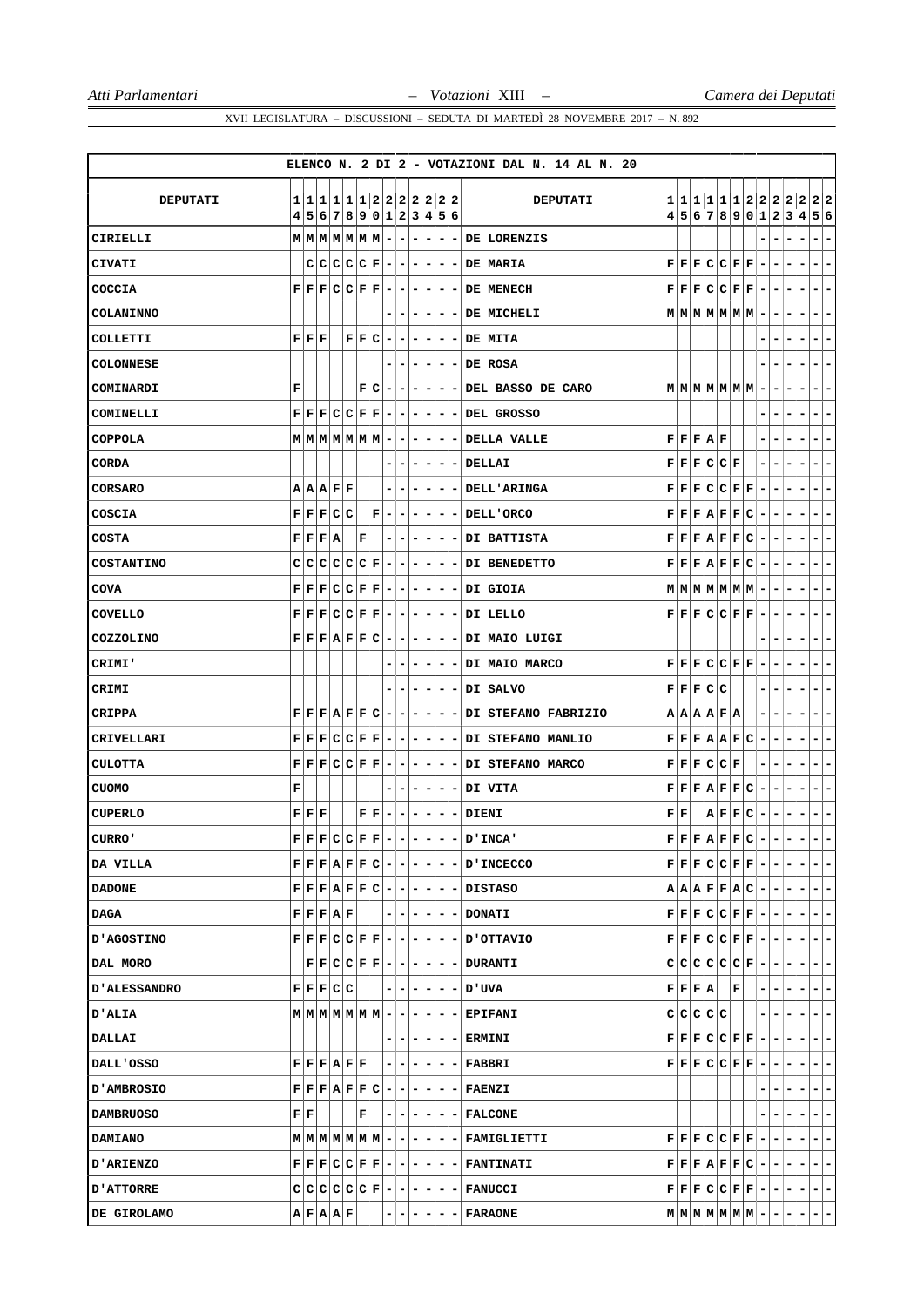|                       |        |   |                                                                                 |       |       |                                                                                                                                                         |         |                          |                          |                |                          |                          | ELENCO N. 2 DI 2 - VOTAZIONI DAL N. 14 AL N. 20                                                                              |   |    |                                                          |               |                                                                                                                                                        |    |                          |                          |                                                                                                                                                                                  |                          |                          |
|-----------------------|--------|---|---------------------------------------------------------------------------------|-------|-------|---------------------------------------------------------------------------------------------------------------------------------------------------------|---------|--------------------------|--------------------------|----------------|--------------------------|--------------------------|------------------------------------------------------------------------------------------------------------------------------|---|----|----------------------------------------------------------|---------------|--------------------------------------------------------------------------------------------------------------------------------------------------------|----|--------------------------|--------------------------|----------------------------------------------------------------------------------------------------------------------------------------------------------------------------------|--------------------------|--------------------------|
|                       |        |   |                                                                                 |       |       |                                                                                                                                                         |         |                          |                          |                |                          |                          |                                                                                                                              |   |    |                                                          |               |                                                                                                                                                        |    |                          |                          |                                                                                                                                                                                  |                          |                          |
| <b>DEPUTATI</b>       | 1<br>4 |   |                                                                                 |       |       | 1 1 1 1 1 2 2 2 2 2 2 2 <br>5 6 7 8 9 0 1 2 3 4 5 6                                                                                                     |         |                          |                          |                |                          |                          | DEPUTATI                                                                                                                     |   |    |                                                          |               |                                                                                                                                                        |    |                          |                          | 1 1 1 1 1 1 2 2 2 2 2 2 2<br>4 5 6 7 8 9 0 1 2 3 4 5 6                                                                                                                           |                          |                          |
| <b>FARINA DANIELE</b> | c      |   | C C C C F                                                                       |       |       |                                                                                                                                                         | $ - -$  |                          | $\overline{\phantom{a}}$ | -              | $\overline{\phantom{a}}$ | ۰                        | GALLO RICCARDO                                                                                                               |   |    | A A A F                                                  |               |                                                                                                                                                        | c  | $\overline{\phantom{a}}$ |                          |                                                                                                                                                                                  |                          |                          |
| <b>FARINA GIANNI</b>  |        |   |                                                                                 |       |       | $\mathbf{F} \,   \, \mathbf{F} \,   \, \mathbf{F} \,   \, \mathbf{C} \,   \, \mathbf{C} \,   \, \mathbf{F} \,   \, \mathbf{F} \,   \, - \,   \, - \,  $ |         |                          | $\vert - \vert$          | - 1            | ٠                        | ۰.                       | <b>GALPERTI</b>                                                                                                              |   |    |                                                          |               | F[F]F[C]C[F]F]                                                                                                                                         |    | $\overline{\phantom{a}}$ | ۰                        | ۰                                                                                                                                                                                | ۰.                       | ۰                        |
| <b>FASSINA</b>        |        | с |                                                                                 |       |       | $C C F - -$                                                                                                                                             |         |                          |                          | -              | ٠                        |                          | <b>GANDOLFI</b>                                                                                                              |   |    |                                                          |               | $\mathbf{F} \mathbf{F} $                                                                                                                               |    |                          |                          |                                                                                                                                                                                  | $\overline{\phantom{a}}$ | -                        |
| <b>FAUTTILLI</b>      |        |   |                                                                                 |       |       |                                                                                                                                                         | -       | н.                       | $\overline{\phantom{a}}$ | -              | $\overline{\phantom{a}}$ | -                        | GARAVINI                                                                                                                     |   |    |                                                          |               | F F F C C F F                                                                                                                                          |    | $\blacksquare$           | $\overline{\phantom{a}}$ | ۰<br>$\overline{\phantom{a}}$                                                                                                                                                    | $\blacksquare$           | -                        |
| <b>FAVA</b>           |        |   |                                                                                 |       |       |                                                                                                                                                         |         | $\overline{\phantom{a}}$ | ۰                        | -              | $\overline{\phantom{a}}$ | ۰                        | GARNERO SANTANCHE'                                                                                                           | F |    |                                                          |               | F C                                                                                                                                                    |    | $\overline{\phantom{a}}$ | ۰                        | ۰<br>۰                                                                                                                                                                           | Ξ.                       | ۰                        |
| FEDI                  |        |   |                                                                                 |       |       | $M$ $M$ $M$ $M$ $M$ $M$ $-$                                                                                                                             |         | ۰                        | ۰                        | ۰              |                          |                          | <b>GAROFALO</b>                                                                                                              |   |    | F F F C C                                                |               |                                                                                                                                                        | cl | $\overline{a}$           |                          |                                                                                                                                                                                  |                          | -                        |
| <b>FEDRIGA</b>        |        |   | $\mathbf{F} \mathbf{F} \mathbf{F} \mathbf{F} \mathbf{F} \mathbf{F}$             |       |       |                                                                                                                                                         |         | -1-                      | $\blacksquare$           | Ξ.             | $\overline{\phantom{a}}$ | ٠                        | <b>GAROFANI</b>                                                                                                              |   |    | F C C                                                    |               |                                                                                                                                                        |    | -                        |                          |                                                                                                                                                                                  | $\overline{\phantom{a}}$ | -                        |
| FERRANTI              |        |   | F F F C C F                                                                     |       |       |                                                                                                                                                         | - 1     | $\overline{\phantom{a}}$ | ۰                        | -              | $\overline{\phantom{a}}$ |                          | <b>GASPARINI</b>                                                                                                             |   |    |                                                          |               | F[F]F[C]C[F]F                                                                                                                                          |    | $\overline{\phantom{a}}$ |                          | -                                                                                                                                                                                | $\overline{\phantom{a}}$ | -                        |
| <b>FERRARA</b>        |        |   |                                                                                 |       |       |                                                                                                                                                         |         |                          |                          | -              | ۰                        |                          | <b>GEBHARD</b>                                                                                                               |   |    | F F F C C                                                |               |                                                                                                                                                        |    |                          |                          |                                                                                                                                                                                  |                          |                          |
| <b>FERRARESI</b>      | F F F  |   |                                                                                 |       | F F C |                                                                                                                                                         | $-1-$   |                          | $\overline{ }$           | $\overline{a}$ | $\overline{\phantom{a}}$ | - 1                      | <b>GELLI</b>                                                                                                                 |   |    |                                                          |               | $M$ $M$ $M$ $M$ $M$ $M$ $M$                                                                                                                            |    | $\overline{\phantom{a}}$ |                          | -                                                                                                                                                                                | $\overline{\phantom{a}}$ | -                        |
| FERRARI               |        |   |                                                                                 |       |       |                                                                                                                                                         |         |                          | ۰                        | ۰              | $\overline{\phantom{a}}$ | -                        | <b>GELMINI</b>                                                                                                               |   |    |                                                          |               |                                                                                                                                                        |    |                          |                          |                                                                                                                                                                                  | $\overline{\phantom{a}}$ | -                        |
| <b>FERRO</b>          |        |   | F F F C C F                                                                     |       |       |                                                                                                                                                         | -       | ٠                        | ۰                        | ۰              | -                        |                          | <b>GENOVESE</b>                                                                                                              |   |    |                                                          |               |                                                                                                                                                        |    |                          |                          |                                                                                                                                                                                  | -                        | ۰                        |
| <b>FIANO</b>          |        |   |                                                                                 |       |       | $\mathbf{F}[\mathbf{F} \mathbf{F} \mathbf{C} \mathbf{C} \mathbf{F} \mathbf{F} \mathbf{F} \mathbf{F}]$                                                   |         |                          | $\overline{\phantom{a}}$ | Ξ.             | $\overline{\phantom{a}}$ | - 1                      | <b>GENTILONI SILVERI</b>                                                                                                     |   |    |                                                          |               | $M$ $M$ $M$ $M$ $M$ $M$ $-$                                                                                                                            |    |                          |                          |                                                                                                                                                                                  | $\overline{\phantom{a}}$ | ۰                        |
| <b>FICO</b>           |        |   |                                                                                 |       |       |                                                                                                                                                         |         | ۰                        | ۰                        | ۰              | -                        | ۰                        | <b>GHIZZONI</b>                                                                                                              |   |    |                                                          |               | F F F C C F F                                                                                                                                          |    | $\overline{\phantom{a}}$ | ۰                        | -                                                                                                                                                                                | ۰                        | ۰                        |
| <b>FIORIO</b>         |        |   |                                                                                 |       |       | $\mathbf{F} \left  \mathbf{F} \right  \mathbf{F} \left  \mathbf{C} \right  \mathbf{C} \left  \mathbf{F} \right  \mathbf{F} \left  - \right  -$          |         |                          | $\overline{\phantom{a}}$ | ۰.             | -                        | -                        | <b>GIACHETTI</b>                                                                                                             |   |    |                                                          |               | $F F F C C F M $ -                                                                                                                                     |    |                          | ۰                        | ۰                                                                                                                                                                                | ۰                        | ۰                        |
| <b>FIORONI</b>        |        |   |                                                                                 |       |       | $M$   $M$   $M$   $M$   $M$   $M$   $-$   $-$                                                                                                           |         |                          | $\overline{\phantom{a}}$ | -              |                          |                          | <b>GIACOBBE</b>                                                                                                              |   |    |                                                          |               | $\mathbf{F} \,   \, \mathbf{F} \,   \, \mathbf{C} \,   \, \mathbf{C} \,   \, \mathbf{F} \,   \, \mathbf{F} \,   \, -$                                  |    |                          |                          | ۰                                                                                                                                                                                | $\blacksquare$           | -                        |
| FITZGERALD NISSOLI    |        |   |                                                                                 |       |       |                                                                                                                                                         |         | $\overline{\phantom{a}}$ | ۰                        | ۰              | $\overline{\phantom{a}}$ | ۰                        | <b>GIACOMELLI</b>                                                                                                            |   |    |                                                          |               | $M$ $M$ $M$ $M$ $M$ $M$ $M$                                                                                                                            |    | $\overline{\phantom{a}}$ | ۰                        | ۰<br>-                                                                                                                                                                           | $\overline{\phantom{a}}$ | ۰                        |
| <b>FOLINO</b>         |        |   | C C C C C                                                                       |       |       |                                                                                                                                                         |         | $\overline{\phantom{a}}$ | ۰                        | ۰              | ۰                        |                          | <b>GIACOMONI</b>                                                                                                             |   |    | A A A F                                                  |               |                                                                                                                                                        |    |                          |                          |                                                                                                                                                                                  |                          | ۰                        |
| FONTANA CINZIA MARIA  |        |   |                                                                                 |       |       | $\mathbf{F} \mid \mathbf{F} \mid \mathbf{F} \mid \mathbf{C} \mid \mathbf{C} \mid \mathbf{F} \mid \mathbf{F} \mid - \mid - \mid - \mid$                  |         |                          |                          | ۰              | $\overline{\phantom{a}}$ |                          | <b>GIAMMANCO</b>                                                                                                             |   |    | F F F F F                                                |               |                                                                                                                                                        | C  | $\overline{\phantom{a}}$ |                          |                                                                                                                                                                                  | $\overline{\phantom{a}}$ | -                        |
| FONTANA GREGORIO      |        |   |                                                                                 |       |       | $M$   $M$   $M$   $M$   $M$   $C$   -  -  -                                                                                                             |         |                          |                          | ۰              | $\overline{\phantom{a}}$ | $\overline{\phantom{a}}$ | <b>GIGLI</b>                                                                                                                 |   |    | F F F C C                                                |               |                                                                                                                                                        |    | -                        |                          |                                                                                                                                                                                  | ۰                        | ۰                        |
| <b>FONTANELLI</b>     |        |   |                                                                                 |       |       | $M$ $M$ $M$ $M$ $M$ $F$ $ -$                                                                                                                            |         |                          | $\overline{\phantom{a}}$ | ۰              | ٠                        |                          | <b>GINATO</b>                                                                                                                |   |    |                                                          | F F F C C F   |                                                                                                                                                        |    |                          |                          |                                                                                                                                                                                  |                          | -                        |
| <b>FORMISANO</b>      | c      |   |                                                                                 |       |       | $C F -1$                                                                                                                                                |         |                          | $-1-$                    | ۰              |                          |                          | <b>GINEFRA</b>                                                                                                               |   |    |                                                          |               | F F F C C F F                                                                                                                                          |    |                          |                          |                                                                                                                                                                                  | $\blacksquare$           | -                        |
| <b>FOSSATI</b>        | c c    |   | c                                                                               |       | C C F |                                                                                                                                                         | $ - - $ |                          | $\overline{a}$           | ۰              | $\overline{\phantom{a}}$ | $\blacksquare$           | <b>GINOBLE</b>                                                                                                               |   |    |                                                          |               | F F F C C F F                                                                                                                                          |    | $\overline{\phantom{a}}$ | ۰                        | -                                                                                                                                                                                | н.                       | ۰                        |
| <b>FRACCARO</b>       |        |   |                                                                                 |       |       | $M$   $M$   $M$   $M$   $M$   $M$   $-$   $-$                                                                                                           |         |                          | ٠                        | Ξ.             | $\overline{\phantom{a}}$ | -                        | GIORDANO GIANCARLO                                                                                                           |   |    | C C C C C                                                |               |                                                                                                                                                        |    |                          |                          |                                                                                                                                                                                  | $\overline{\phantom{a}}$ | ۰                        |
| FRAGOMELI             |        |   | $\mathbf{F} \mathbf{F} \mathbf{F} \mathbf{C} \mathbf{C} \mathbf{F} \mathbf{F} $ |       |       |                                                                                                                                                         |         |                          |                          |                |                          |                          | GIORDANO SILVIA                                                                                                              |   |    | F F F A                                                  |               | $ \mathbf{F} \mathbf{C} $                                                                                                                              |    |                          |                          |                                                                                                                                                                                  |                          |                          |
| <b>FRANCESCHINI</b>   |        |   |                                                                                 |       |       |                                                                                                                                                         |         |                          |                          |                |                          |                          | $M M M M M M $ - - - - - GIORGETTI ALBERTO                                                                                   |   |    |                                                          | A   A   A   F |                                                                                                                                                        |    | $C$ - -                  |                          | $-1$                                                                                                                                                                             | $\blacksquare$           | $\overline{ }$           |
| <b>FRATOIANNI</b>     |        |   |                                                                                 |       |       |                                                                                                                                                         |         |                          |                          |                |                          |                          | - - - - - - GIORGETTI GIANCARLO                                                                                              |   |    |                                                          |               | $M$ $M$ $M$ $M$ $F$ $C$ $-$                                                                                                                            |    |                          | $\overline{\phantom{a}}$ | ۰                                                                                                                                                                                |                          | $ -$                     |
| <b>FREGOLENT</b>      |        |   |                                                                                 |       |       | ${\bf F}  {\bf F}  {\bf F}  {\bf C}  {\bf C}  {\bf F}  {\bf F}   -   -   -  $                                                                           |         |                          |                          |                | $-1-1$                   |                          | - GIORGIS                                                                                                                    |   |    |                                                          | F F C C F     |                                                                                                                                                        |    |                          |                          |                                                                                                                                                                                  |                          | $-1-$                    |
| <b>FRUSONE</b>        | F      |   |                                                                                 | F A F |       |                                                                                                                                                         |         | $- - - - - $             |                          |                |                          |                          | - GITTI                                                                                                                      |   |    |                                                          |               |                                                                                                                                                        |    |                          |                          |                                                                                                                                                                                  |                          | $-1-$                    |
| <b>FUCCI</b>          |        |   |                                                                                 |       |       | ${\bf A} {\bf A} {\bf A} {\bf F} {\bf F} {\bf A} {\bf C} - - - - $                                                                                      |         |                          |                          |                |                          |                          | - GIULIANI                                                                                                                   |   | FF |                                                          |               | $C C F F$ -                                                                                                                                            |    |                          |                          | ۰                                                                                                                                                                                | ÷.                       | $\overline{ }$           |
| <b>FURNARI</b>        |        |   |                                                                                 |       |       |                                                                                                                                                         |         | ----                     |                          |                | $-1-$                    |                          | - GIULIETTI                                                                                                                  |   |    |                                                          |               | $\mathbf{F} \mid \mathbf{F} \mid \mathbf{F} \mid \mathbf{C} \mid \mathbf{C} \mid \mathbf{F} \mid \mathbf{F} \mid -$                                    |    |                          | l – I                    | - 1                                                                                                                                                                              |                          | $-1-$                    |
| FUSILLI               |        |   |                                                                                 |       |       |                                                                                                                                                         |         |                          |                          |                |                          |                          | $\mathbf{F}   \mathbf{F}   \mathbf{F}   \mathbf{C}   \mathbf{C}   \mathbf{F}   \mathbf{F}   -   -   -   -   -   -  $ GNECCHI |   |    |                                                          |               |                                                                                                                                                        |    |                          |                          | $\mathbf{F} \left  \mathbf{F} \right  \mathbf{F} \left  \mathbf{C} \right  \mathbf{C} \left  \mathbf{F} \right  \mathbf{F} \left  - \left  - \right  - \left  - \right  \right)$ |                          | $-1-$                    |
| <b>GADDA</b>          |        |   |                                                                                 |       |       | ${\bf F}[{\bf F}[{\bf F}] {\bf C}] {\bf C}[{\bf F}[{\bf F}] - ] - ] - ] - ] - ]$                                                                        |         |                          |                          |                |                          | н.                       | GOZI                                                                                                                         |   |    |                                                          |               | $M$ $M$ $M$ $M$ $M$ $M$ $M$ $ -$                                                                                                                       |    |                          |                          | $-1$                                                                                                                                                                             | $\overline{\phantom{a}}$ | $\overline{ }$           |
| <b>GAGNARLI</b>       |        |   |                                                                                 |       |       | ${\bf F}   {\bf F}   {\bf F}   {\bf A}   {\bf F}   {\bf F}   {\bf C}   -   -   -   -   -  $                                                             |         |                          |                          |                |                          |                          | - GRANDE                                                                                                                     |   |    |                                                          |               | $\mathbf{M} \mathbf{M} \mathbf{M} \mathbf{M} \mathbf{M} \mathbf{M} \mathbf{M} -\vert -\vert -\vert$                                                    |    |                          |                          |                                                                                                                                                                                  |                          | $-1-$                    |
| <b>GALATI</b>         |        |   |                                                                                 |       |       |                                                                                                                                                         |         | $-1 - 1 - 1$             |                          |                | $-1-1$                   |                          | $ - $ GRASSI                                                                                                                 |   |    |                                                          |               | $\mathbf{F} \left  \mathbf{F} \right  \mathbf{F} \left  \mathbf{C} \right  \mathbf{C} \left  \mathbf{F} \right  \mathbf{F} \left  - \right  - \right $ |    |                          |                          | $-1$                                                                                                                                                                             |                          | $- -$                    |
| <b>GALGANO</b>        |        |   |                                                                                 |       |       | $F F - -$                                                                                                                                               |         |                          | $\overline{ }$           |                | -1-                      | $\overline{\phantom{a}}$ | GRECO                                                                                                                        |   |    |                                                          | F F F C C F   |                                                                                                                                                        |    | $\overline{\phantom{a}}$ |                          |                                                                                                                                                                                  | $\blacksquare$           | $\overline{\phantom{a}}$ |
| GALLI CARLO           |        |   | c c c c c c                                                                     |       |       |                                                                                                                                                         |         | $-1-$                    | $\blacksquare$           |                | $-1-$                    | -                        | <b>GREGORI</b>                                                                                                               |   |    |                                                          |               |                                                                                                                                                        |    |                          |                          |                                                                                                                                                                                  |                          | $- -$                    |
| GALLI GIAMPAOLO       |        |   |                                                                                 |       |       |                                                                                                                                                         |         | $(-)$                    | $\overline{ }$           |                | -1-                      | ٠                        | <b>GRIBAUDO</b>                                                                                                              |   |    |                                                          |               | $\mathbf{F} \,   \, \mathbf{F} \,   \, \mathbf{F} \,   \, \mathbf{C} \,   \, \mathbf{C} \,   \, \mathbf{F} \,   \, \mathbf{F} \,   \, - \,$            |    |                          | $ - - $                  |                                                                                                                                                                                  |                          | $ -$                     |
| <b>GALLINELLA</b>     |        |   | F F F A F F                                                                     |       |       |                                                                                                                                                         |         | -1-1                     | $\overline{ }$           |                |                          | $- - -$                  | GRILLO                                                                                                                       |   |    |                                                          |               |                                                                                                                                                        |    |                          |                          | ${\bf F}  {\bf F}   {\bf F}   {\bf F}   {\bf F}   {\bf C}   -   -   -   -  $                                                                                                     |                          | $- -$                    |
| GALLO LUIGI           |        |   | F F F A F                                                                       |       |       |                                                                                                                                                         |         |                          |                          |                |                          |                          | GRIMOLDI                                                                                                                     |   |    | $\mathbf{F} \mathbf{F} \mathbf{F} \mathbf{F} \mathbf{F}$ |               |                                                                                                                                                        |    |                          |                          |                                                                                                                                                                                  | $\blacksquare$           | H.                       |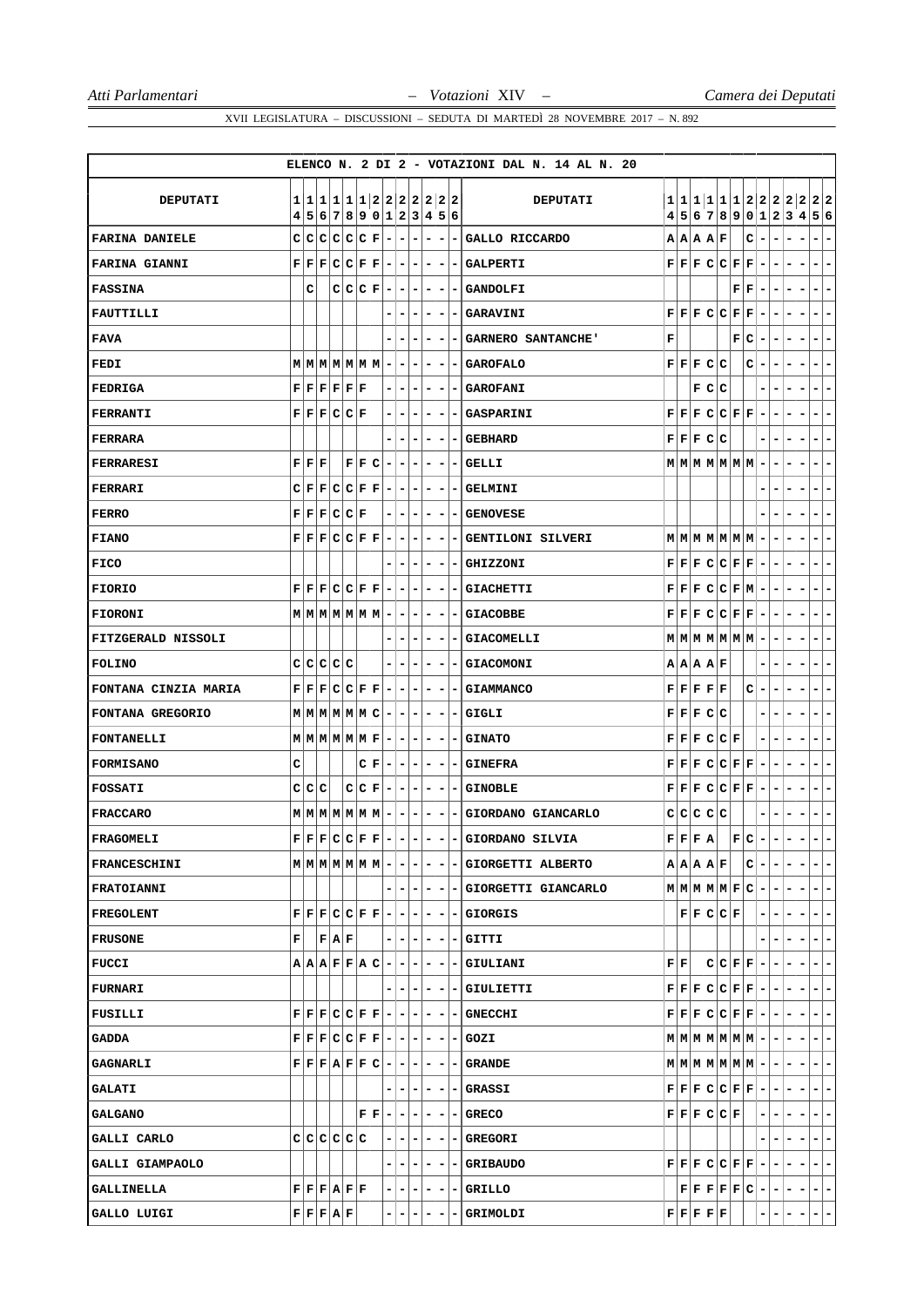|                         |                                                                           |  |                                                                                                                |                        |                                                                                                                                                                   |                          |                          |                          |                              |                          |   | ELENCO N. 2 DI 2 - VOTAZIONI DAL N. 14 AL N. 20 |   |    |               |             |                                                                                                                                              |                              |                              |                                            |                          |                           |
|-------------------------|---------------------------------------------------------------------------|--|----------------------------------------------------------------------------------------------------------------|------------------------|-------------------------------------------------------------------------------------------------------------------------------------------------------------------|--------------------------|--------------------------|--------------------------|------------------------------|--------------------------|---|-------------------------------------------------|---|----|---------------|-------------|----------------------------------------------------------------------------------------------------------------------------------------------|------------------------------|------------------------------|--------------------------------------------|--------------------------|---------------------------|
| DEPUTATI                |                                                                           |  |                                                                                                                |                        | 1 1 1 1 1 1 2 2 2 2 2 2 2 2                                                                                                                                       |                          |                          |                          |                              |                          |   | <b>DEPUTATI</b>                                 |   |    |               |             |                                                                                                                                              |                              |                              |                                            |                          | 1 1 1 1 1 1 2 2 2 2 2 2 2 |
|                         |                                                                           |  |                                                                                                                |                        | 4 5 6 7 8 9 0 1 2 3 4 5 6                                                                                                                                         |                          |                          |                          |                              |                          |   |                                                 |   |    |               |             |                                                                                                                                              |                              |                              |                                            |                          | 4 5 6 7 8 9 0 1 2 3 4 5 6 |
| <b>GUERINI GIUSEPPE</b> |                                                                           |  | ${\tt F}{\tt F}{\tt F}{\tt C}{\tt C}{\tt F}{\tt F}$                                                            |                        |                                                                                                                                                                   | $\overline{\phantom{a}}$ | ۰                        | $\blacksquare$           | $\blacksquare$               | $\overline{\phantom{a}}$ |   | - LUPI                                          |   |    |               |             | $M$ $M$ $M$ $M$ $M$ $M$ $M$                                                                                                                  | -                            |                              | -                                          |                          |                           |
| <b>GUERINI LORENZO</b>  |                                                                           |  |                                                                                                                | ${\bf F} \mid {\bf F}$ |                                                                                                                                                                   | $\overline{\phantom{a}}$ |                          | $-1-$                    | $\overline{\phantom{a}}$     | ۰                        |   | - LUPO                                          |   |    |               |             | $\mathbf{F} \left  \mathbf{F} \right  \mathbf{F} \left  \mathbf{A} \right  \mathbf{F} \left  \mathbf{F} \right  \mathbf{C} \left  - \right.$ |                              | $\qquad \qquad \blacksquare$ | $\overline{\phantom{a}}$                   |                          | $\overline{\phantom{0}}$  |
| <b>GUERRA</b>           |                                                                           |  | ${\bf F} \,   \, {\bf F} \,   \, {\bf C} \,   \, {\bf C} \,   \, {\bf F} \,   \, {\bf F} \,$                   |                        |                                                                                                                                                                   | $\overline{a}$           | $\blacksquare$           | $\overline{ }$           | $\blacksquare$               |                          |   | $-$ - $MADIA$                                   |   |    |               |             | $M$   $M$   $M$   $M$   $M$   $M$   $-$                                                                                                      |                              | ۰                            | $\blacksquare$<br>$\overline{\phantom{a}}$ | ۰                        | -                         |
| GUIDESI                 |                                                                           |  | $\mathbf{F} \,   \, \mathbf{F} \,   \, \mathbf{F} \,   \, \mathbf{F} \,   \, \mathbf{F} \,   \, \mathbf{C}$    |                        |                                                                                                                                                                   | $\overline{\phantom{a}}$ | $\overline{\phantom{a}}$ | ۰                        | ۰                            | $\overline{\phantom{a}}$ |   | - MAESTRI ANDREA                                |   |    |               |             | $C[C[C]C[C]F] -$                                                                                                                             |                              | ۰                            | -                                          |                          | -                         |
| <b>GULLO</b>            |                                                                           |  | A A A F A                                                                                                      |                        |                                                                                                                                                                   | $\overline{\phantom{a}}$ | $\overline{\phantom{a}}$ | ۰                        | ۰                            | ۰                        |   | - MAESTRI PATRIZIA                              |   |    |               |             | F F F C C F F                                                                                                                                |                              |                              |                                            |                          | -                         |
| <b>GUTGELD</b>          | ${\bf F}   {\bf F}$                                                       |  | C C F                                                                                                          |                        |                                                                                                                                                                   | $\overline{\phantom{a}}$ | $\overline{\phantom{a}}$ | $\overline{\phantom{a}}$ | ۰                            | $\blacksquare$           |   | - MAGORNO                                       |   |    |               |             |                                                                                                                                              | -                            |                              |                                            |                          | ۰                         |
| <b>IACONO</b>           | ${\bf F} \mid {\bf F} \mid$                                               |  | F C C F F                                                                                                      |                        |                                                                                                                                                                   | $\overline{a}$           | $\overline{\phantom{a}}$ | $\overline{\phantom{a}}$ | $\qquad \qquad \blacksquare$ | $\overline{\phantom{a}}$ |   | -   MAIETTA                                     |   |    |               |             |                                                                                                                                              |                              |                              | -                                          |                          | -                         |
| IANNUZZI CRISTIAN       |                                                                           |  | ${\bf F} \,   \, {\bf F} \,   \, {\bf F} \,   \, {\bf F} \,   \, {\bf F} \,   \, {\bf F}$                      |                        |                                                                                                                                                                   |                          | $\overline{\phantom{a}}$ |                          | -                            | ۰                        |   | - MALISANI                                      |   |    |               |             | F F F C C F F                                                                                                                                |                              |                              |                                            |                          | -                         |
| IANNUZZI TINO           |                                                                           |  | ${\bf F} \,   \, {\bf F} \,   \, {\bf C} \,   \, {\bf C} \,   \, {\bf F} \,   \, {\bf F}$                      |                        |                                                                                                                                                                   | $\overline{\phantom{a}}$ | $\blacksquare$           | $\overline{\phantom{a}}$ | $\blacksquare$               | $\overline{\phantom{a}}$ |   | - MALPEZZI                                      | F |    |               |             | ${\bf F} \,   \, {\bf F} \,  $                                                                                                               | ۰                            | ۰                            | $\overline{\phantom{a}}$                   |                          | ۰                         |
| <b>IMPEGNO</b>          |                                                                           |  | F F F C C F F                                                                                                  |                        |                                                                                                                                                                   | $\overline{a}$           | $\equiv$                 | $\overline{ }$           | -                            | $\overline{\phantom{a}}$ |   | -   MANCIULLI                                   |   |    |               |             | $M$ $M$ $M$ $M$ $M$ $M$ $M$ $-$                                                                                                              |                              | ۰                            |                                            |                          | -                         |
| <b>INCERTI</b>          |                                                                           |  | F F F C C F F                                                                                                  |                        |                                                                                                                                                                   | $\overline{\phantom{a}}$ | ٠                        | ٠                        | -                            | ۰                        |   | - MANFREDI                                      |   |    |               |             |                                                                                                                                              |                              |                              |                                            |                          | ۳                         |
| <b>INVERNIZZI</b>       |                                                                           |  | F F F F F C                                                                                                    |                        |                                                                                                                                                                   | $\overline{a}$           |                          | $ -$                     | $\blacksquare$               | $\overline{\phantom{a}}$ |   | - MANNINO                                       |   |    |               |             | $M$ $M$ $M$ $M$ $M$ $M$ $-$                                                                                                                  |                              |                              |                                            |                          | -                         |
| IORI                    |                                                                           |  | ${\bf F} \,   \, {\bf F} \,   \, {\bf F} \,   \, {\bf C} \,   \, {\bf C} \,   \, {\bf F} \,   \, {\bf F} \,  $ |                        |                                                                                                                                                                   | $\overline{a}$           | н.                       | $\overline{ }$           | -                            | ۰                        |   | - MANTERO                                       |   |    |               |             | F F F A F F C                                                                                                                                | $\overline{\phantom{a}}$     | ۰                            | -                                          |                          | ۳                         |
| <b>KRONBICHLER</b>      |                                                                           |  | C C C F C C F                                                                                                  |                        |                                                                                                                                                                   | $\overline{a}$           | $\blacksquare$           | $\overline{ }$           | - 1                          | $\overline{\phantom{a}}$ |   | $- $ MANZI                                      |   |    |               |             | $\mathbf{F} \,   \, \mathbf{F} \,   \, \mathbf{F} \,   \, \mathbf{C} \,   \, \mathbf{C} \,   \, \mathbf{F} \,   \, \mathbf{F} \,   \, -$     |                              | ٠                            | ۰.                                         |                          | -                         |
| LA MARCA                |                                                                           |  |                                                                                                                |                        | $\mathbf{F} \,   \, \mathbf{F} \,   \, \mathbf{F} \,   \, \mathbf{C} \,   \, \mathbf{C} \,   \, \mathbf{F} \,   \, \mathbf{F} \,   \, - \,  $                     |                          | $ - -$                   |                          | $\overline{\phantom{a}}$     | $\overline{\phantom{a}}$ |   | -   MARANTELLI                                  |   |    |               |             | $\mathbf{F} \,   \, \mathbf{F} \,   \, \mathbf{C} \,   \, \mathbf{C} \,   \, \mathbf{F} \,   \, \mathbf{F} \,   \, -$                        |                              |                              |                                            |                          | -                         |
| LA RUSSA                |                                                                           |  |                                                                                                                |                        | $M$   $M$   $M$   $M$   $M$   $C$   -  -  -                                                                                                                       |                          |                          |                          | ۰                            | $\overline{\phantom{a}}$ |   | - MARAZZITI                                     |   |    |               |             | $M$ $M$ $M$ $M$ $M$ $M$ $-$                                                                                                                  |                              | ۰                            | $\overline{\phantom{a}}$<br>Ξ.             |                          | -                         |
| <b>L'ABBATE</b>         |                                                                           |  | F F F A F F C                                                                                                  |                        |                                                                                                                                                                   | Ξ.                       | $\overline{\phantom{a}}$ | ۰                        | ۰                            | $\overline{\phantom{a}}$ |   | -   MARCHETTI                                   |   |    |               |             | ${\tt F}   {\tt F}   {\tt C}   {\tt C}   {\tt F}   {\tt F}  $                                                                                | -                            | ۰                            | ۰                                          |                          | ٠                         |
| LABOCCETTA              |                                                                           |  |                                                                                                                |                        | A A A B F A C                                                                                                                                                     | $\blacksquare$           | $\blacksquare$           | $\blacksquare$           | -                            | -                        |   | -   MARCHI                                      |   |    |               |             | F F F C C F F                                                                                                                                | -                            |                              |                                            |                          |                           |
| LABRIOLA                | $A$ $A$ $A$                                                               |  |                                                                                                                |                        | A C                                                                                                                                                               |                          | $-1-1-$                  |                          | - 1                          | $\overline{\phantom{a}}$ |   | - MARCOLIN                                      |   |    |               | F F F C C F |                                                                                                                                              | ۰                            | ۰                            | ۰                                          |                          | ÷                         |
| LACQUANITI              |                                                                           |  | C C C C C F                                                                                                    |                        |                                                                                                                                                                   | $\overline{\phantom{a}}$ | ٠                        | ۰                        | -                            | $\overline{\phantom{a}}$ |   | – I MARCON                                      |   |    | C C C C C     |             |                                                                                                                                              |                              |                              | ۰                                          |                          | -                         |
| <b>LAFFRANCO</b>        |                                                                           |  | A A F A                                                                                                        |                        |                                                                                                                                                                   |                          | $\overline{a}$           | ۰                        | -                            |                          |   | <b>- MARGUERETTAZ</b>                           |   |    |               |             | F F F C C F A                                                                                                                                |                              |                              |                                            |                          |                           |
| LAFORGIA                |                                                                           |  |                                                                                                                |                        | M M M M M M M                                                                                                                                                     |                          |                          |                          | $-1$                         | $\overline{\phantom{a}}$ |   | - MARIANI                                       |   |    |               |             | F F F C C F F                                                                                                                                | $\overline{\phantom{a}}$     | -                            | $\overline{\phantom{a}}$<br>Ξ.             | ۰                        | $\overline{\phantom{0}}$  |
| LAINATI                 |                                                                           |  | F F F C C F                                                                                                    |                        |                                                                                                                                                                   | Ξ.                       | $\overline{a}$           | ۰                        | $\overline{\phantom{a}}$     | $\overline{a}$           |   | - MARIANO                                       |   |    |               |             | $\mathbf{F} \,   \, \mathbf{F} \,   \, \mathbf{C} \,   \, \mathbf{C} \,   \, \mathbf{F} \,   \, \mathbf{F} \,   \, -$                        |                              | ۰                            | ۰<br>-                                     | ۰                        | ۳                         |
| <b>LATRONICO</b>        |                                                                           |  |                                                                                                                |                        | $A A B F F A C -$                                                                                                                                                 |                          | $\overline{\phantom{a}}$ | ۰                        | $\overline{\phantom{a}}$     | $\overline{\phantom{a}}$ |   | - MAROTTA                                       |   |    |               | F F F F C F |                                                                                                                                              |                              |                              |                                            |                          | -                         |
| LATTUCA                 |                                                                           |  |                                                                                                                |                        | $\mathbf{F} \mathbf{F} \mathbf{F} \mathbf{C} \mathbf{C} \mathbf{F} \mathbf{F} \mathbf{-} $                                                                        |                          |                          | $ -$                     | $\overline{\phantom{0}}$     | $\overline{\phantom{a}}$ |   | - MARROCU                                       |   |    |               |             | $F F F C C F F $ -                                                                                                                           |                              | $\overline{\phantom{a}}$     | -<br>$\overline{\phantom{a}}$              | $\blacksquare$           | $\overline{\phantom{0}}$  |
| LAURICELLA              |                                                                           |  | F F F C C F                                                                                                    |                        |                                                                                                                                                                   |                          | $\overline{\phantom{a}}$ | -                        | $\qquad \qquad -$            | $\overline{a}$           | - | <b>MARRONI</b>                                  |   | FF |               |             | $\mathbf{F} \mathbf{F} $                                                                                                                     | $\qquad \qquad \blacksquare$ |                              |                                            |                          | -                         |
| LAVAGNO                 |                                                                           |  | F F C C F                                                                                                      |                        |                                                                                                                                                                   | - 1                      | $\overline{\phantom{a}}$ | ۰                        | ۰                            | ۰                        |   | -   MARTELLA                                    |   |    |               |             |                                                                                                                                              |                              |                              |                                            |                          | ۰                         |
| LENZI                   |                                                                           |  | $F$ $F$ $F$ $C$ $C$ $F$ $F$                                                                                    |                        |                                                                                                                                                                   | $-1$                     | $\left( - \right)$       | $\blacksquare$           | $-1$                         | $\overline{\phantom{a}}$ |   | - MARTELLI                                      |   |    |               |             | C C C C C F                                                                                                                                  | $\overline{\phantom{a}}$     | ۰                            | Ξ.                                         | Ξ.                       | ۰                         |
| LEVA                    | C C C C C                                                                 |  |                                                                                                                |                        |                                                                                                                                                                   | -                        | $\overline{\phantom{a}}$ | ۰                        | ۰                            | -                        |   | - MARTI                                         |   |    |               |             | $\mathbf{F} \,   \, \mathbf{F} \,   \, \mathbf{F} \,   \, \mathbf{F} \,   \, \mathbf{F} \,   \, \mathbf{C} \,  $                             | ۰                            | ۰                            |                                            |                          | $\overline{\phantom{0}}$  |
| LIBRANDI                |                                                                           |  |                                                                                                                |                        | $\mathbf{F} \,   \, \mathbf{F} \,   \, \mathbf{F} \,   \, \mathbf{C} \,   \, \mathbf{C} \,   \, \mathbf{F} \,   \, \mathbf{F} \,   \, - \,  $                     |                          | $\blacksquare$           | $\overline{ }$           | -                            | ۰                        |   | -   MARTINELLI                                  |   |    |               |             |                                                                                                                                              |                              |                              |                                            | ۰                        | -                         |
| LIUZZI                  |                                                                           |  |                                                                                                                |                        | $\mathbf{F} \,   \, \mathbf{F} \,   \, \mathbf{F} \,   \, \mathbf{F} \,   \, \mathbf{F} \,   \, \mathbf{C} \,   \, - \,   \, - \,   \, - \,$                      |                          |                          |                          | $\overline{\phantom{a}}$     |                          |   | --- MARTINO ANTONIO                             |   |    | A   A   A   F |             |                                                                                                                                              |                              |                              |                                            |                          | ۰                         |
| LO MONTE                | ${\bf F} \,   \, {\bf F} \,   \, {\bf F} \,   \, {\bf F} \,   \, {\bf F}$ |  |                                                                                                                |                        |                                                                                                                                                                   | -                        | $\overline{\phantom{a}}$ | ۰                        | ۰.                           | ۰                        |   | - MARTINO PIERDOMENICO                          |   |    |               | cicicicici  |                                                                                                                                              | -                            |                              |                                            |                          | ÷                         |
| LOCATELLI               |                                                                           |  | A A A A A F                                                                                                    |                        |                                                                                                                                                                   |                          | $-1-1-$                  |                          | - 1                          | -                        |   | -   MARZANA                                     |   |    |               |             | F F F A F F C                                                                                                                                | -                            | ٠                            | Ξ.                                         | ۰                        | -                         |
| LODOLINI                |                                                                           |  |                                                                                                                |                        | $\mathbf{F} \,   \, \mathbf{F} \,   \, \mathbf{F} \,   \, \mathbf{C} \,   \, \mathbf{C} \,   \, \mathbf{F} \,   \, \mathbf{F} \,   \, - \,   \, - \,   \, - \,  $ |                          |                          |                          | ۰                            | $\overline{\phantom{a}}$ |   | -   MARZANO                                     |   |    |               |             | $\mathbf{F} \,   \, \mathbf{F} \,   \, \mathbf{F} \,   \, \mathbf{C} \,   \, \mathbf{C} \,   \, \mathbf{F} \,   \, \mathbf{F} \,   \, -$     |                              | ۰                            |                                            |                          | ÷                         |
| LOMBARDI                |                                                                           |  |                                                                                                                |                        | $\mathbf{F} \,   \, \mathbf{F} \,   \, \mathbf{F} \,   \, \mathbf{F} \,   \, \mathbf{F} \,   \, \mathbf{C} \,   \, - \,   \, - \,   \, - \,  $                    |                          |                          |                          | ۰                            | $\overline{\phantom{a}}$ | - | <b>MASSA</b>                                    | F |    |               |             | ${\bf F} \parallel {\bf F} \parallel$                                                                                                        | $\overline{\phantom{a}}$     | ۰                            | -                                          | ۰                        | -                         |
| <b>LONGO</b>            |                                                                           |  |                                                                                                                |                        |                                                                                                                                                                   |                          | $\overline{\phantom{a}}$ | ۰                        | -                            | ٠                        |   | <b>- MATARRELLI</b>                             |   |    |               |             |                                                                                                                                              |                              |                              |                                            |                          | ۰                         |
| LOREFICE                |                                                                           |  |                                                                                                                |                        | $F F A F F C -$                                                                                                                                                   |                          | $\blacksquare$           | ٠                        | -                            | ۰                        |   | <b>- MATARRESE</b>                              |   |    |               |             |                                                                                                                                              |                              |                              |                                            |                          | -                         |
| <b>LORENZIN</b>         |                                                                           |  |                                                                                                                |                        | $M$   $M$   $M$   $M$   $M$   $M$   $-$   $-$   $-$                                                                                                               |                          |                          |                          | ۰                            | $\overline{\phantom{a}}$ |   | -   MATTIELLO                                   |   |    |               |             | F F F C C F F                                                                                                                                | $\overline{\phantom{a}}$     | ۰                            | -                                          | $\overline{\phantom{a}}$ | ۰                         |
| LOSACCO                 |                                                                           |  |                                                                                                                |                        | $\mathbf{F} \,   \, \mathbf{F} \,   \, \mathbf{F} \,   \, \mathbf{C} \,   \, \mathbf{C} \,   \, \mathbf{F} \,   \, \mathbf{F} \,   \, - \,   \, - \,   \, - \,  $ |                          |                          |                          |                              | $-1-$                    |   | -IMAURI                                         |   |    |               |             | $\mathbf{F} \,   \, \mathbf{F} \,   \, \mathbf{F} \,   \, \mathbf{C} \,   \, \mathbf{C} \,   \, \mathbf{F} \,   \, \mathbf{F} \,   \, -$     |                              | ۰.                           | $-1$<br>$\overline{\phantom{a}}$           | ÷.                       | $\overline{ }$            |
| LOTTI                   |                                                                           |  |                                                                                                                |                        | $M$ $M$ $M$ $M$ $M$ $M$ $M$ $-$                                                                                                                                   |                          |                          |                          |                              |                          |   | MAZZIOTTI DI CELSO                              |   |    |               |             | $\mathbf{F} \mathbf{F} \mathbf{C} \mathbf{C} \mathbf{F} \mathbf{F} $ –                                                                       |                              |                              | Ξ                                          |                          | ۰                         |
|                         |                                                                           |  |                                                                                                                |                        |                                                                                                                                                                   |                          |                          |                          |                              |                          |   |                                                 |   |    |               |             |                                                                                                                                              |                              |                              |                                            |                          |                           |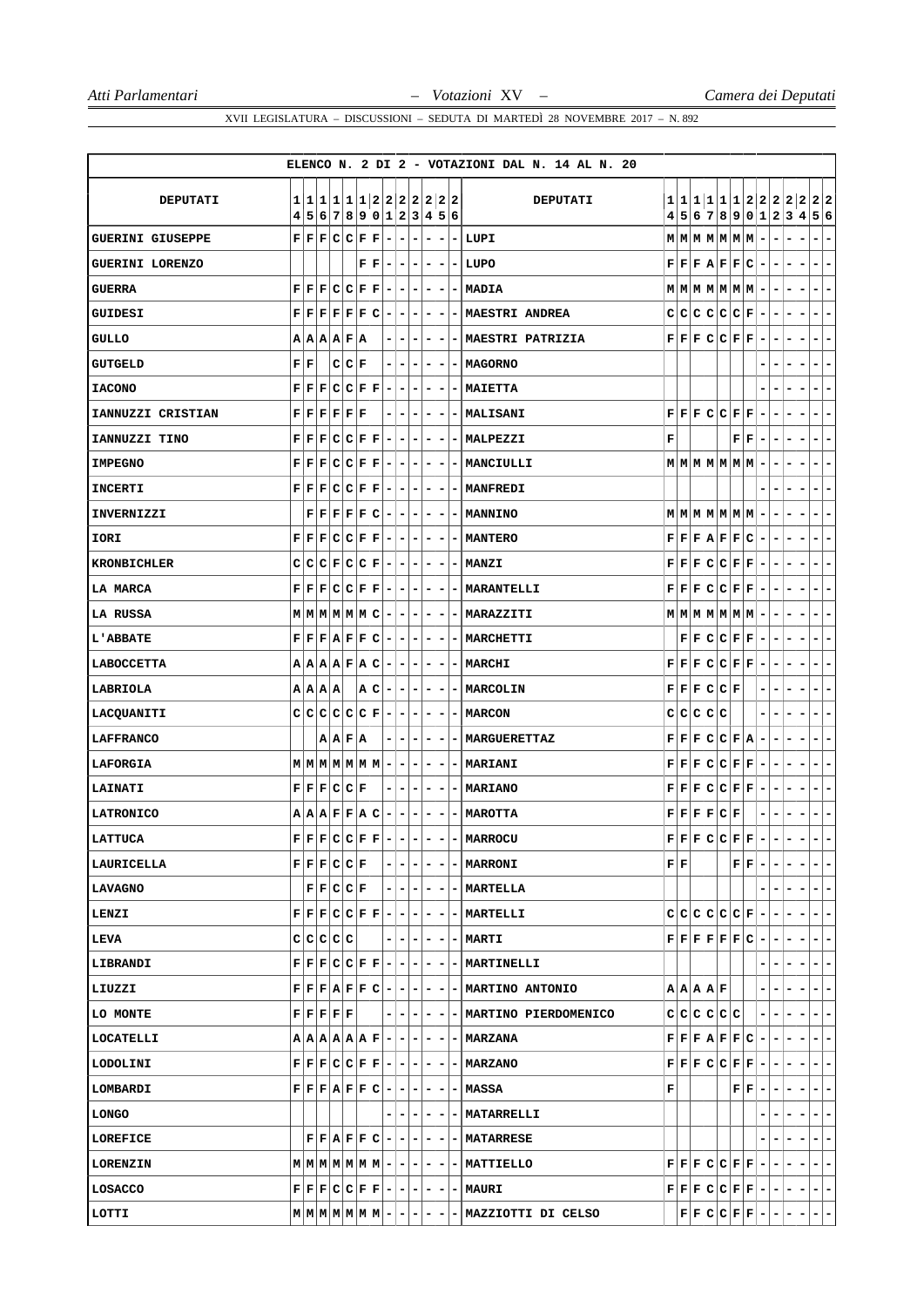|                  |                                                |                                                                                |       |     |                                                                            |                          |                          |                          |                              |                          |                          | ELENCO N. 2 DI 2 - VOTAZIONI DAL N. 14 AL N. 20                                                                                                                              |                           |                                                      |   |                   |                                                                                                                                                                             |                          |                          |                                                      |                          |                          |
|------------------|------------------------------------------------|--------------------------------------------------------------------------------|-------|-----|----------------------------------------------------------------------------|--------------------------|--------------------------|--------------------------|------------------------------|--------------------------|--------------------------|------------------------------------------------------------------------------------------------------------------------------------------------------------------------------|---------------------------|------------------------------------------------------|---|-------------------|-----------------------------------------------------------------------------------------------------------------------------------------------------------------------------|--------------------------|--------------------------|------------------------------------------------------|--------------------------|--------------------------|
| DEPUTATI         |                                                |                                                                                |       |     | 1 1 1 1 1 1 2 2 2 2 2 2 2                                                  |                          |                          |                          |                              |                          |                          | <b>DEPUTATI</b>                                                                                                                                                              |                           |                                                      |   |                   | 1 1 1 1 1 1 2 2 2 2 2 2 2                                                                                                                                                   |                          |                          |                                                      |                          |                          |
|                  |                                                |                                                                                |       |     | 4 5 6 7 8 9 0 1 2 3 4 5 6                                                  |                          |                          |                          |                              |                          |                          |                                                                                                                                                                              |                           |                                                      |   |                   | 4 5 6 7 8 9 0 1 2 3 4 5 6                                                                                                                                                   |                          |                          |                                                      |                          |                          |
| MAZZOLI          |                                                | $F$ $F$ $F$ $C$ $C$ $F$ $F$                                                    |       |     |                                                                            | $\overline{a}$           | $\overline{\phantom{a}}$ | $\overline{\phantom{a}}$ | $\overline{\phantom{a}}$     | -                        |                          | -   NICOLETTI                                                                                                                                                                |                           |                                                      |   |                   | ${\tt F}   {\tt F}   {\tt F}   {\tt C}   {\tt C}   {\tt F}   {\tt F}$                                                                                                       | $\overline{\phantom{a}}$ | ۰                        | -                                                    | $\overline{\phantom{a}}$ | -                        |
| MELILLA          |                                                | C C C C C F                                                                    |       |     |                                                                            | $\overline{a}$           | $\overline{\phantom{a}}$ | ٠                        | -                            |                          |                          | - INUTI                                                                                                                                                                      |                           |                                                      | А |                   | F C                                                                                                                                                                         | $\overline{a}$           |                          | $\qquad \qquad \blacksquare$                         | $\overline{\phantom{a}}$ | -                        |
| MELILLI          |                                                |                                                                                |       |     |                                                                            |                          | $\overline{\phantom{a}}$ | $\overline{\phantom{a}}$ | ۰                            | $\overline{\phantom{a}}$ |                          | - OCCHIUTO                                                                                                                                                                   |                           |                                                      |   |                   | A A A B F A C                                                                                                                                                               | $\overline{\phantom{a}}$ | ۰                        | -                                                    | $\overline{\phantom{a}}$ | -                        |
| MELONI GIORGIA   |                                                | $M$ $M$ $M$ $M$ $M$ $M$ $M$                                                    |       |     |                                                                            | $\blacksquare$           | ۰                        | $\overline{\phantom{a}}$ | $\overline{\phantom{a}}$     | -                        |                          | - OLIARO                                                                                                                                                                     |                           |                                                      |   | F F F C F F       |                                                                                                                                                                             | -                        | -<br>-                   |                                                      | н.                       | -                        |
| MELONI MARCO     |                                                | ${\bf F}  {\bf F}   {\bf F}  {\bf C}   {\bf C}   {\bf F}   {\bf F}$            |       |     |                                                                            | $\blacksquare$           | $\overline{\phantom{a}}$ | $\overline{\phantom{a}}$ | ۰                            |                          |                          | <b>OLIVERIO</b>                                                                                                                                                              |                           |                                                      |   | F F F C C F       |                                                                                                                                                                             |                          |                          |                                                      | $\overline{\phantom{a}}$ | -                        |
| <b>MENORELLO</b> | F                                              |                                                                                |       | F C |                                                                            | $\overline{\phantom{a}}$ | $\overline{\phantom{a}}$ | $\blacksquare$           | ۰                            | $\overline{\phantom{a}}$ | $\overline{\phantom{a}}$ | ORFINI                                                                                                                                                                       | ${\bf F} \,   \, {\bf F}$ |                                                      |   |                   |                                                                                                                                                                             |                          |                          |                                                      | ۰                        | -                        |
| <b>MERLO</b>     |                                                |                                                                                |       |     |                                                                            |                          | $\overline{\phantom{a}}$ |                          | $\qquad \qquad \blacksquare$ | -                        | -                        | <b>ORLANDO</b>                                                                                                                                                               |                           |                                                      |   |                   | $M$ $M$ $M$ $M$ $M$ $M$ $M$                                                                                                                                                 | $\overline{\phantom{a}}$ |                          | -                                                    | $\blacksquare$           | -                        |
| META             |                                                | $M$ $M$ $M$ $M$ $M$ $M$ $M$                                                    |       |     |                                                                            | Ξ.                       | -                        | $\overline{\phantom{a}}$ | ۰                            | ۰                        | -                        | <b>OTTOBRE</b>                                                                                                                                                               |                           |                                                      |   |                   |                                                                                                                                                                             |                          |                          |                                                      | $\blacksquare$           | ۰                        |
| MICCOLI          |                                                | F F F C C F F                                                                  |       |     |                                                                            | $\overline{\phantom{a}}$ | $\overline{\phantom{a}}$ | $\overline{\phantom{a}}$ | -                            | -                        |                          | - PAGANI                                                                                                                                                                     |                           |                                                      |   |                   | ${\tt F}   {\tt F}   {\tt F}   {\tt C}   {\tt C}   {\tt F}   {\tt F}  $                                                                                                     | $\overline{\phantom{a}}$ |                          |                                                      | $\overline{\phantom{a}}$ | -                        |
| MICILLO          |                                                | F F F A F F C                                                                  |       |     |                                                                            | $\overline{\phantom{a}}$ | -                        | ۰                        | -                            | -                        |                          | <b>PAGANO</b>                                                                                                                                                                |                           |                                                      |   |                   | $\mathbf{F} \left  \mathbf{F} \right  \mathbf{F} \left  \mathbf{F} \right  \mathbf{F} \left  \mathbf{C} \right $                                                            | $\overline{\phantom{a}}$ | ۰<br>-                   |                                                      | ۰                        | ۳                        |
| MIGLIORE         |                                                | F F F C C F                                                                    |       |     |                                                                            | Ξ.                       | ۰                        | ۰                        | ۰                            | -                        |                          | - PAGLIA                                                                                                                                                                     | c                         |                                                      |   |                   |                                                                                                                                                                             |                          |                          |                                                      | ۰                        | -                        |
| MILANATO         |                                                |                                                                                |       |     |                                                                            | -                        | $\overline{a}$           |                          | ۰                            |                          |                          | - PALAZZOTTO                                                                                                                                                                 |                           |                                                      |   | C C C C C         |                                                                                                                                                                             |                          |                          |                                                      | Ξ.                       | -                        |
| <b>MINARDO</b>   |                                                | F A A F A                                                                      |       |     |                                                                            | ۰                        | $\overline{\phantom{a}}$ | ۰                        | -                            | -                        |                          | PALESE                                                                                                                                                                       |                           |                                                      |   |                   | A A A F A C                                                                                                                                                                 | $\overline{\phantom{a}}$ |                          | -                                                    | $\overline{\phantom{a}}$ | -                        |
| <b>MINNUCCI</b>  |                                                |                                                                                |       |     |                                                                            |                          | -                        | -                        | -                            | -                        | $\overline{\phantom{a}}$ | PALLADINO                                                                                                                                                                    |                           |                                                      |   |                   |                                                                                                                                                                             |                          |                          |                                                      | ۰                        | ۰                        |
| MIOTTO           |                                                | F F F C C F F                                                                  |       |     |                                                                            | $\overline{\phantom{a}}$ | -                        |                          | ۰                            |                          |                          | - PALMA                                                                                                                                                                      |                           | F F F C C                                            |   |                   |                                                                                                                                                                             |                          |                          |                                                      |                          | -                        |
| <b>MISIANI</b>   |                                                | F F F C C F F                                                                  |       |     |                                                                            | $-1$                     | ٠                        | $\overline{ }$           | ۰                            | ۰                        | $\overline{\phantom{a}}$ | PALMIERI                                                                                                                                                                     |                           |                                                      |   |                   |                                                                                                                                                                             | -                        |                          |                                                      | Ξ.                       | ۰                        |
| <b>MISURACA</b>  |                                                |                                                                                |       |     |                                                                            |                          | $\overline{\phantom{a}}$ | ۰                        | ۰                            | ۰                        | -                        | PALMIZIO                                                                                                                                                                     |                           |                                                      |   |                   |                                                                                                                                                                             |                          |                          |                                                      | $\overline{\phantom{a}}$ | ۰                        |
| <b>MOGNATO</b>   |                                                | C C C C C F                                                                    |       |     |                                                                            | $\overline{\phantom{a}}$ | ۰                        |                          | -                            |                          |                          | <b>PANNARALE</b>                                                                                                                                                             |                           |                                                      |   |                   | $M$ $M$ $M$ $M$ $M$ $M$ $M$                                                                                                                                                 | -                        |                          |                                                      | ۰                        | -                        |
| MOLEA            |                                                | C F F C C                                                                      |       |     |                                                                            | -                        | $\overline{\phantom{a}}$ | $\overline{\phantom{a}}$ | -                            | ۰                        | $\overline{a}$           | <b>PARENTELA</b>                                                                                                                                                             |                           |                                                      |   |                   | F F F A F F C                                                                                                                                                               | $\overline{\phantom{a}}$ | ۰                        | -                                                    | $\blacksquare$           | -                        |
| MOLTENI          |                                                | ${\bf F}   {\bf F}   {\bf F}   {\bf C}   {\bf C}   {\bf F}   {\bf C}$          |       |     |                                                                            | $\overline{\phantom{a}}$ | ۰                        | ۰                        | -                            | -                        | - 1                      | PARIS                                                                                                                                                                        |                           | F F F C C                                            |   |                   |                                                                                                                                                                             | -                        | ۰                        | -                                                    | Ξ.                       | ۳                        |
| MONACO           |                                                | ${\bf F}   {\bf F}   {\bf F}   {\bf C}   {\bf C}   {\bf F}   {\bf F}$          |       |     |                                                                            | ۰                        | -                        | ۰                        | -                            |                          |                          | PARISI                                                                                                                                                                       |                           | F F F C C                                            |   |                   |                                                                                                                                                                             |                          |                          |                                                      |                          | -                        |
| MONCHIERO        | F                                              |                                                                                |       |     |                                                                            |                          | ۰                        | Ξ.                       | ۰                            | ۰                        | $\sim$                   | PARRINI                                                                                                                                                                      |                           |                                                      |   |                   |                                                                                                                                                                             |                          |                          |                                                      | ۰                        | -                        |
| MONGIELLO        |                                                | F F F C C F F                                                                  |       |     |                                                                            | $\overline{\phantom{a}}$ | ۰                        | ۰                        | $\overline{\phantom{a}}$     | ۰                        |                          | - PASTORELLI                                                                                                                                                                 |                           |                                                      |   | A   A   A   A   A |                                                                                                                                                                             | -                        | ۰                        | -<br>-                                               | ٠                        | ۰                        |
| MONTRONI         |                                                | ${\tt F}   {\tt F}   {\tt F}   {\tt C}   {\tt C}   {\tt F}   {\tt F}$          |       |     |                                                                            | $\overline{\phantom{a}}$ | ۰                        | $\overline{\phantom{a}}$ | -                            | ۰                        |                          | <b>- PASTORINO</b>                                                                                                                                                           |                           |                                                      |   |                   | $ {\tt c} {\tt c} {\tt c} {\tt c} {\tt c} {\tt F} $                                                                                                                         | $\overline{\phantom{a}}$ |                          |                                                      |                          | -                        |
| MORANI           | ${\bf F} \,   \, {\bf F} \,   \, {\bf F} \,  $ |                                                                                |       |     | $ C F F -$                                                                 |                          | $\overline{\phantom{a}}$ | $\overline{a}$           | $\overline{\phantom{a}}$     | ٠                        |                          | $-$ PATRIARCA                                                                                                                                                                |                           |                                                      |   |                   | $\mathbf{F} \mathbf{F} \mathbf{F} \mathbf{C} \mathbf{C} \mathbf{F} \mathbf{F} $                                                                                             | $\overline{\phantom{a}}$ | $\overline{\phantom{a}}$ | $\overline{\phantom{a}}$<br>$\overline{\phantom{a}}$ | $\overline{a}$           | $\overline{\phantom{m}}$ |
| MORASSUT         | F                                              | F                                                                              |       |     | $\mathbf{F} \left[ \mathbf{F} \left  - \left  - \right  - \right  \right]$ |                          |                          |                          | $-1$                         | $\blacksquare$           |                          | - PELILLO                                                                                                                                                                    |                           |                                                      |   |                   | ${\bf F}  {\bf F}   {\bf F}  {\bf C}  {\bf C}   {\bf F}   {\bf F}   -   -   -   -  $                                                                                        |                          |                          |                                                      | $\blacksquare$           | $\overline{a}$           |
| MORETTO          |                                                |                                                                                |       |     |                                                                            |                          |                          |                          |                              |                          |                          | $\lvert \mathbf{F} \rvert \mathbf{F} \lvert \mathbf{C} \lvert \mathbf{C} \lvert \mathbf{F} \lvert \mathbf{F} \lvert - \lvert - \lvert - \lvert - \lvert - \lvert$ PELLEGRINO |                           |                                                      |   |                   | $ c c c c c F $ - - - -                                                                                                                                                     |                          |                          |                                                      |                          | $\vert - \vert -$        |
| MOSCATT          | F                                              |                                                                                |       |     |                                                                            |                          |                          |                          |                              |                          |                          | $F F - - - - - PELUFFO$                                                                                                                                                      |                           | $\mathbf{F} \vert \mathbf{F} \vert \mathbf{F} \vert$ |   |                   | $ {\bf F}  {\bf F} - - - - $                                                                                                                                                |                          |                          |                                                      |                          | $-1-$                    |
| MOTTOLA          |                                                | ${\bf F} \,   \, {\bf F} \,   \, {\bf C} \,   \, {\bf C} \,   \, {\bf F} \,  $ |       |     |                                                                            |                          | $- - - $                 |                          |                              |                          |                          | $- - - PES $                                                                                                                                                                 |                           |                                                      |   |                   | ${\bf F}  {\bf F}   {\bf F}  {\bf C}  {\bf C}   {\bf F}   {\bf F}   -   -   -   -  $                                                                                        |                          |                          |                                                      |                          | $ -$                     |
| MUCCI            | F                                              |                                                                                |       |     |                                                                            |                          |                          |                          |                              |                          |                          | $- - - - - $ PESCO                                                                                                                                                           |                           |                                                      |   |                   | $\mathbf{F} \,   \, \mathbf{F} \,   \, \mathbf{F} \,   \, \mathbf{A} \,   \, \mathbf{F} \,   \, \mathbf{F} \,   \, \mathbf{C} \,   \, - \,   \, - \,   \, - \,   \, - \,  $ |                          |                          |                                                      |                          | $-1-$                    |
| MURA             |                                                |                                                                                |       |     |                                                                            |                          |                          |                          |                              |                          |                          | $\mathbf{F} \mathbf{F} \mathbf{F} \mathbf{C} \mathbf{C} \mathbf{F} \mathbf{F} - - - - - $ PETRAROLI                                                                          |                           |                                                      |   |                   |                                                                                                                                                                             |                          |                          | $-1$                                                 |                          | $- -$                    |
| <b>MURER</b>     |                                                |                                                                                |       |     |                                                                            |                          | ----                     |                          |                              |                          |                          | $- - $ PETRENGA                                                                                                                                                              |                           |                                                      |   |                   |                                                                                                                                                                             |                          |                          |                                                      | $\blacksquare$           | $\overline{\phantom{a}}$ |
| <b>MURGIA</b>    |                                                |                                                                                |       |     |                                                                            |                          |                          |                          |                              |                          |                          | $\mathbf{F} \, \, \mathbf{F} \, \, \mathbf{F} \, \, \mathbf{F} \, \, \mathbf{F} \, \, \mathbf{C} \, \, - \, \, - \, \, - \, \, - \, \, - \, \, \, \mathbf{PETRINI}$          |                           |                                                      |   |                   | $\mathbf{F} \,   \, \mathbf{F} \,   \, \mathbf{F} \,   \, \mathbf{C} \,   \, \mathbf{C} \,   \, \mathbf{F} \,   \, \mathbf{F} \,   \, -$                                    |                          | $\blacksquare$           | - 1                                                  |                          | $-1-$                    |
| <b>NACCARATO</b> | F                                              |                                                                                |       |     |                                                                            |                          |                          |                          |                              |                          |                          | $F C C F F - - - - - PIAZZONI$                                                                                                                                               |                           |                                                      |   |                   |                                                                                                                                                                             |                          |                          |                                                      |                          | $ -$                     |
| <b>NARDI</b>     |                                                |                                                                                |       |     |                                                                            |                          |                          |                          |                              |                          |                          | - - - - - - PICCHI                                                                                                                                                           |                           |                                                      |   |                   | ${\bf F}  {\bf F}   {\bf F}  {\bf C}   {\bf F}   {\bf F}  {\bf C}   -   -   -   -  $                                                                                        |                          |                          |                                                      |                          | $-1-$                    |
| <b>NARDUOLO</b>  |                                                |                                                                                |       |     |                                                                            |                          |                          |                          |                              |                          |                          | $\mathbf{F} \mathbf{F} \mathbf{F} \mathbf{C} \mathbf{C} \mathbf{F} \mathbf{F} \mathbf{-} \mathbf{-} \mathbf{-} \mathbf{-} \mathbf{-} \mathbf{PICCIONE}$                      | F                         |                                                      |   |                   | $\mathbf{F} \mid \mathbf{F} \mid -$                                                                                                                                         |                          |                          | $ - - -$                                             |                          | $-1-$                    |
| <b>NASTRI</b>    |                                                |                                                                                |       |     |                                                                            |                          |                          |                          |                              |                          |                          | $\mathbf{F} \mathbf{F} \mathbf{F} \mathbf{F} \mathbf{F} \mathbf{F} \mathbf{C} - - - - - $ PICCOLI NARDELLI                                                                   |                           |                                                      |   |                   | $M$   $M$   $M$   $M$   $M$   $M$   $-$                                                                                                                                     |                          | $ - - $                  |                                                      |                          | $=$ $=$                  |
| <b>NESCI</b>     |                                                |                                                                                | A F F |     |                                                                            |                          |                          |                          |                              |                          |                          | $- - - - - $ PICCOLO GIORGIO                                                                                                                                                 |                           |                                                      |   | c c c c c         |                                                                                                                                                                             | ۰                        | $\overline{\phantom{a}}$ | $-1-$                                                |                          | $- -$                    |
| <b>NESI</b>      |                                                | $\mathbf{F} \mathbf{F} \mathbf{F} \mathbf{C} \mathbf{C} \mathbf{F} $           |       |     |                                                                            |                          |                          |                          |                              |                          |                          | $- - - - - $ PICCOLO SALVATORE                                                                                                                                               |                           |                                                      |   | F F F C C         |                                                                                                                                                                             | $\overline{\phantom{a}}$ | ٠                        | - -                                                  |                          | $- -$                    |
| NICCHI           |                                                |                                                                                |       |     | $c c c c c F - - - - $                                                     |                          |                          |                          |                              |                          |                          | $-$ PICCONE                                                                                                                                                                  |                           |                                                      |   |                   |                                                                                                                                                                             |                          |                          |                                                      |                          |                          |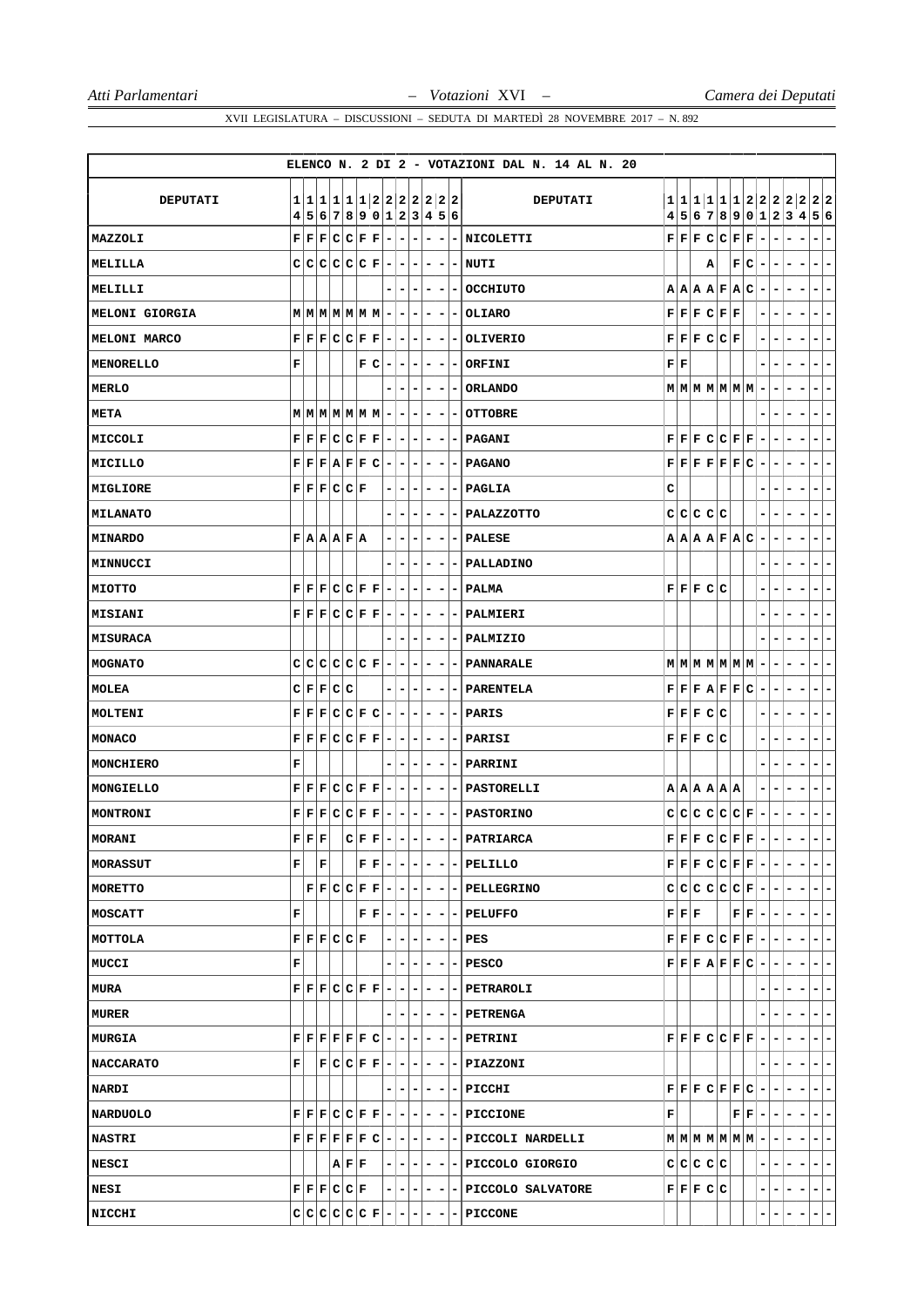|                      |   |                                |                                                                                                                                                |       |                                                                                  |                          |   |                              |                              |                          |                                                     | ELENCO N. 2 DI 2 - VOTAZIONI DAL N. 14 AL N. 20 |   |                                |           |                   |                                                                                                                                                |                |                          |                          |                          |                                                        |
|----------------------|---|--------------------------------|------------------------------------------------------------------------------------------------------------------------------------------------|-------|----------------------------------------------------------------------------------|--------------------------|---|------------------------------|------------------------------|--------------------------|-----------------------------------------------------|-------------------------------------------------|---|--------------------------------|-----------|-------------------|------------------------------------------------------------------------------------------------------------------------------------------------|----------------|--------------------------|--------------------------|--------------------------|--------------------------------------------------------|
| DEPUTATI             | 1 |                                |                                                                                                                                                |       |                                                                                  |                          |   |                              |                              |                          | 1 1 1 1 1 2 2 2 2 2 2 <br>4 5 6 7 8 9 0 1 2 3 4 5 6 | <b>DEPUTATI</b>                                 |   |                                |           |                   |                                                                                                                                                |                |                          |                          |                          | 1 1 1 1 1 1 2 2 2 2 2 2 2<br>4 5 6 7 8 9 0 1 2 3 4 5 6 |
| PIEPOLI              |   |                                | A A A A                                                                                                                                        |       | $\mathbf F$                                                                      | $\overline{\phantom{a}}$ | - | ۰                            | $\overline{\phantom{a}}$     | -                        | -                                                   | <b>ROCCHI</b>                                   |   |                                |           |                   | F F F C C F F                                                                                                                                  | -              |                          |                          |                          |                                                        |
| PILI                 |   |                                | F[F]F[F]C                                                                                                                                      |       |                                                                                  | $\overline{\phantom{a}}$ | - |                              |                              | -                        |                                                     | <b>ROMANINI</b>                                 |   |                                |           |                   | F F F C C F F                                                                                                                                  | $\overline{a}$ |                          |                          |                          | -                                                      |
| PILOZZI              |   |                                | F F F C C F F                                                                                                                                  |       |                                                                                  | $\overline{\phantom{a}}$ | ۰ | $\qquad \qquad \blacksquare$ | $\overline{\phantom{a}}$     | $\overline{\phantom{a}}$ | $\vert - \vert$                                     | ROMANO ANDREA                                   |   |                                |           |                   |                                                                                                                                                |                |                          |                          |                          | -                                                      |
| PINI GIANLUCA        |   |                                | ${\bf F} \,   \, {\bf F} \,   \, {\bf F} \,   \, {\bf F} \,   \, {\bf F}$                                                                      |       |                                                                                  |                          | - |                              | $\overline{\phantom{a}}$     |                          |                                                     | ROMANO FRANCESCO SAVERIO                        |   |                                |           |                   | $M$ $M$ $M$ $M$ $M$ $M$                                                                                                                        |                |                          |                          |                          |                                                        |
| PINI GIUDITTA        |   |                                | F F F C C F F                                                                                                                                  |       |                                                                                  |                          |   |                              |                              |                          |                                                     | ROMANO PAOLO NICOLO'                            |   |                                |           |                   | F F F A F F C                                                                                                                                  |                |                          |                          |                          | -                                                      |
| PINNA                |   |                                | ${\bf F}  {\bf F}   {\bf F}  {\bf C}   {\bf C}   {\bf F}   {\bf F}$                                                                            |       |                                                                                  | $\overline{\phantom{a}}$ | - | $\qquad \qquad \blacksquare$ | $\overline{\phantom{a}}$     | -                        | $\blacksquare$                                      | <b>ROMELE</b>                                   |   |                                |           |                   | A A F A F A C                                                                                                                                  | -              | ۰                        |                          |                          | -                                                      |
| PIRAS                | c |                                |                                                                                                                                                |       |                                                                                  |                          | - | -                            | $\qquad \qquad \blacksquare$ | -                        |                                                     | RONDINI                                         |   |                                |           |                   | $\mathbf{F} \,   \, \mathbf{F} \,   \, \mathbf{F} \,   \, \mathbf{F} \,   \, \mathbf{F} \,   \, \mathbf{C}$                                    | -              |                          |                          | -                        | -                                                      |
| <b>PISANO</b>        |   |                                |                                                                                                                                                |       |                                                                                  |                          |   |                              |                              |                          |                                                     | <b>ROSATO</b>                                   |   |                                |           |                   | $M$ $M$ $M$ $M$ $F$ $F$                                                                                                                        |                |                          |                          |                          | -                                                      |
| PISICCHIO            |   |                                | $M$ $M$ $M$ $M$ $M$ $M$ $M$                                                                                                                    |       |                                                                                  | $\overline{\phantom{a}}$ | - | ۰                            | $\overline{\phantom{a}}$     | -                        | $\overline{\phantom{a}}$                            | ROSSI DOMENICO                                  |   |                                |           |                   |                                                                                                                                                |                |                          |                          |                          | ۰                                                      |
| <b>PISO</b>          |   |                                | F F F A F                                                                                                                                      |       |                                                                                  | -                        | - |                              |                              | -                        |                                                     | ROSSI PAOLO                                     |   |                                |           |                   | $F$ $F$ $F$ $C$ $C$ $F$ $F$                                                                                                                    | -              |                          |                          |                          | -                                                      |
| <b>PIZZOLANTE</b>    |   |                                |                                                                                                                                                |       |                                                                                  |                          |   |                              | -                            | -                        |                                                     | <b>ROSSOMANDO</b>                               |   |                                |           |                   | F F F C C F F                                                                                                                                  |                |                          |                          |                          | -                                                      |
| <b>PLACIDO</b>       |   |                                |                                                                                                                                                |       |                                                                                  |                          |   |                              |                              | -                        | $\qquad \qquad \blacksquare$                        | <b>ROSTAN</b>                                   |   |                                |           | C C C C C C       |                                                                                                                                                |                |                          |                          |                          |                                                        |
| <b>PLANGGER</b>      |   |                                |                                                                                                                                                |       |                                                                                  |                          |   |                              |                              |                          |                                                     | <b>ROSTELLATO</b>                               |   |                                |           |                   | F F F C C F F                                                                                                                                  |                |                          |                          |                          | ۳                                                      |
| POLIDORI             |   |                                |                                                                                                                                                |       |                                                                                  |                          |   |                              |                              | -                        |                                                     | <b>ROTONDI</b>                                  |   |                                | A F A A F |                   |                                                                                                                                                |                |                          |                          |                          | ۰                                                      |
| POLLASTRINI          |   |                                | F F F C C F F                                                                                                                                  |       |                                                                                  | $\overline{\phantom{a}}$ |   |                              |                              | -                        |                                                     | <b>ROTTA</b>                                    |   |                                |           |                   |                                                                                                                                                |                |                          |                          |                          | -                                                      |
| POLVERINI            |   |                                | A A A F A C                                                                                                                                    |       |                                                                                  | $\overline{\phantom{a}}$ | - | ۰                            | ۰                            | -                        |                                                     | <b>RUBINATO</b>                                 |   |                                |           |                   | F F F C C F F                                                                                                                                  | -              |                          |                          |                          | -                                                      |
| <b>PORTA</b>         |   |                                |                                                                                                                                                |       |                                                                                  |                          |   |                              |                              | -                        |                                                     | <b>RUGHETTI</b>                                 |   |                                |           |                   | $M$ $M$ $M$ $M$ $M$ $M$ $M$                                                                                                                    |                |                          |                          |                          |                                                        |
| <b>PORTAS</b>        |   |                                |                                                                                                                                                |       | ${\bf F} \,   \, {\bf F}$                                                        |                          |   |                              |                              |                          |                                                     | <b>RUOCCO</b>                                   |   |                                |           |                   | $M$ $M$ $M$ $M$ $M$ $M$ $M$                                                                                                                    |                |                          |                          |                          |                                                        |
| <b>PRATAVIERA</b>    |   |                                | $\mathbf{F} \,   \, \mathbf{F} \,   \, \mathbf{F} \,   \, \mathbf{F} \,   \, \mathbf{F} \,   \, \mathbf{C}$                                    |       |                                                                                  | $\overline{\phantom{a}}$ | - | ۰                            | ۰                            | -                        |                                                     | <b>RUSSO</b>                                    |   |                                |           |                   | A A A B F A C                                                                                                                                  | -              | ۰                        | ۰                        |                          | -                                                      |
| PRESTIGIACOMO        |   |                                | A A A A F                                                                                                                                      |       | с                                                                                | $\overline{\phantom{a}}$ | - |                              | ۰                            | ۰                        |                                                     | <b>SALTAMARTINI</b>                             |   |                                |           |                   | F F F F F F C                                                                                                                                  | ۰              |                          |                          |                          | -                                                      |
| PREZIOSI             |   |                                | F[F C C F F]                                                                                                                                   |       |                                                                                  |                          |   |                              |                              |                          |                                                     | <b>SAMMARCO</b>                                 |   |                                | A A A A   |                   |                                                                                                                                                |                |                          |                          |                          |                                                        |
| <b>PRINA</b>         |   |                                | F F F C C F F                                                                                                                                  |       |                                                                                  | $\overline{\phantom{a}}$ | ۰ | ۰                            | $\overline{\phantom{a}}$     | -                        | - 1                                                 | <b>SANGA</b>                                    |   |                                |           |                   | FF                                                                                                                                             |                |                          |                          |                          | -                                                      |
| PRODANI              |   |                                | F F F C F F C                                                                                                                                  |       |                                                                                  | $\overline{\phantom{a}}$ | ۰ | ۰                            | $\overline{\phantom{a}}$     | ۰                        | ۰                                                   | SANI                                            |   |                                |           |                   | $M$ $M$ $M$ $M$ $M$ $M$ $M$                                                                                                                    |                |                          |                          |                          | -                                                      |
| <b>QUARANTA</b>      |   |                                | $C C C C C C F $                                                                                                                               |       |                                                                                  |                          |   |                              |                              |                          |                                                     | SANNA FRANCESCO                                 | F |                                |           |                   | ${\bf F} \,   \, {\bf F} \,$                                                                                                                   |                |                          |                          |                          |                                                        |
| QUARTAPELLE PROCOPIO |   |                                | $M$ $M$ $M$ $M$ $M$ $M$ $M$                                                                                                                    |       |                                                                                  | $\overline{a}$           | - | $\overline{\phantom{a}}$     | $\overline{\phantom{a}}$     | -                        |                                                     | - SANNA GIOVANNA                                | F |                                |           |                   | ${\bf F} \,   \, {\bf F} \,$                                                                                                                   | -              | $\overline{\phantom{a}}$ | ۰                        | -                        | Ξ.<br>$\overline{\phantom{0}}$                         |
| <b>QUINTARELLI</b>   | F |                                |                                                                                                                                                | F C F |                                                                                  |                          |   | $-1-$                        | $\overline{\phantom{0}}$     | $\sim$                   | $\overline{a}$                                      | <b>SANNICANDRO</b>                              |   |                                |           |                   | $C[C[C]C[C]F] -$                                                                                                                               |                |                          |                          | $\overline{\phantom{a}}$ | ۰                                                      |
| <b>RABINO</b>        |   |                                | $F F F C C F C - - - $                                                                                                                         |       |                                                                                  |                          |   |                              | $\overline{a}$               |                          |                                                     | $- - $ SANTELLI                                 |   |                                |           |                   |                                                                                                                                                |                |                          |                          |                          | -                                                      |
| <b>RACITI</b>        |   |                                | ${\bf F}  {\bf F}   {\bf F}  {\bf C}  {\bf C}   {\bf F}   {\bf F}   -   -   -   -  $                                                           |       |                                                                                  |                          |   |                              |                              |                          |                                                     | $- - $ SANTERINI                                |   |                                |           |                   | c c c c c c F -                                                                                                                                |                | - I                      | $\overline{\phantom{0}}$ |                          | - 1<br>l –                                             |
| <b>RAGOSTA</b>       | c |                                |                                                                                                                                                |       |                                                                                  |                          |   | $-1-$                        | $-1$                         | Ξ.                       |                                                     | - SARRO                                         |   |                                |           |                   | $A A A F A C -$                                                                                                                                |                | ٠                        | $\overline{\phantom{0}}$ |                          | $\overline{\phantom{a}}$                               |
| <b>RAMPELLI</b>      |   |                                | $\mathbf{F} \,   \, \mathbf{F} \,   \, \mathbf{F} \,   \, \mathbf{F} \,   \, \mathbf{F} \,   \, \mathbf{C} \,   \, - \,   \, - \,   \, - \,  $ |       |                                                                                  |                          |   |                              | $-1$                         | Ξ.                       | н.                                                  | <b>SARTI</b>                                    |   |                                |           |                   | $F F A F F C$ -                                                                                                                                |                | ٠                        |                          | $\overline{\phantom{a}}$ | -                                                      |
| <b>RAMPI</b>         |   |                                | ${\bf F}  {\bf F}   {\bf F}   {\bf C}   {\bf C}   {\bf F}   {\bf F}   -   -   -   -  $                                                         |       |                                                                                  |                          |   |                              |                              |                          |                                                     | $- - $ SAVINO ELVIRA                            |   |                                |           | A   A   A   A   F |                                                                                                                                                |                |                          |                          |                          | l –                                                    |
| <b>RAVETTO</b>       |   |                                | $M$   M   M   M   M   M   M   -   -   -                                                                                                        |       |                                                                                  |                          |   |                              |                              |                          |                                                     | $- - $ SAVINO SANDRA                            |   |                                |           |                   | $A A A F A C$ -                                                                                                                                |                |                          |                          |                          | ÷                                                      |
| REALACCI             | F |                                | $ F C C F F - - - $                                                                                                                            |       |                                                                                  |                          |   |                              |                              | $\overline{\phantom{a}}$ |                                                     | -   SBERNA                                      |   |                                |           | F F F C C         |                                                                                                                                                |                |                          |                          |                          | ۰.<br>-                                                |
| RIBAUDO              |   | ${\bf F} \,   \, {\bf F} \,  $ |                                                                                                                                                |       | $ \mathbf{C} \mathbf{C} \mathbf{F} \mathbf{F} \mathbf{-} \mathbf{-} \mathbf{-} $ |                          |   |                              | $\overline{\phantom{0}}$     | $\overline{\phantom{a}}$ |                                                     | - SBROLLINI                                     |   |                                |           |                   | $\mathbf{F} \left  \mathbf{F} \right  \mathbf{F} \left  \mathbf{C} \right  \mathbf{C} \left  \mathbf{F} \right  \mathbf{F} \left  - \right $   |                | ٠                        |                          |                          | $-1-$                                                  |
| RICCIATTI            |   |                                | $C C C C C F - - - - $                                                                                                                         |       |                                                                                  |                          |   |                              |                              |                          | $\overline{ }$                                      | SCAGLIUSI                                       |   |                                |           |                   | $\mathbf{F} \left  \mathbf{F} \right  \mathbf{F} \left  \mathbf{A} \right  \mathbf{F} \left  \mathbf{F} \right  \mathbf{C} \left  - \right  -$ |                |                          | $\overline{\phantom{0}}$ | $\overline{\phantom{a}}$ | $\overline{\phantom{a}}$                               |
| RICHETTI             |   |                                | ${\bf F}   {\bf F}   {\bf F}   {\bf C}   {\bf C}   {\bf F}   {\bf F}   -   -   -   -  $                                                        |       |                                                                                  |                          |   |                              |                              | $\overline{\phantom{a}}$ |                                                     | - SCALFAROTTO                                   |   |                                |           |                   | $M$ $M$ $M$ $M$ $M$ $M$ $ -$                                                                                                                   |                |                          | $\overline{\phantom{0}}$ |                          | -                                                      |
| RIGONI               |   |                                | $\mathbf{F} \mid \mathbf{F} \mid \mathbf{F} \mid \mathbf{C} \mid \mathbf{C} \mid \mathbf{F} \mid \mathbf{F} \mid - \mid$                       |       |                                                                                  |                          |   | $ -$                         |                              |                          |                                                     | <b>SCANU</b>                                    |   |                                |           |                   | $M$ $M$ $M$ $M$ $M$ $M$ $-$                                                                                                                    |                |                          |                          |                          | -                                                      |
| RIZZETTO             |   |                                | $\mathbf{F} \,   \, \mathbf{F} \,   \, \mathbf{F} \,   \, \mathbf{F} \,   \, \mathbf{F} \,   \, \mathbf{C} \,   \, - \,   \, - \,   \, - \,  $ |       |                                                                                  |                          |   |                              | $-1$                         | $\sim$                   |                                                     | <b>SCHIRO'</b>                                  |   | ${\bf F} \,   \, {\bf F} \,  $ |           |                   | $\mathbf F$                                                                                                                                    | ۰              | ۰                        | - 1                      | $\overline{\phantom{a}}$ | $\overline{\phantom{a}}$                               |
| RIZZO                |   |                                | $F F F A F F C - - - -$                                                                                                                        |       |                                                                                  |                          |   |                              |                              |                          | $\overline{ }$                                      | <b>SCHULLIAN</b>                                | F |                                |           | F C C             |                                                                                                                                                | ۰              | $ - - - $                |                          |                          | $ - -$                                                 |
| ROCCELLA             |   |                                | F F F A F F                                                                                                                                    |       |                                                                                  |                          |   |                              |                              |                          |                                                     | SCOPELLITI                                      |   |                                |           |                   | $\mathbf{F} \mathbf{F} \mathbf{F} \mathbf{C} \mathbf{C} \mathbf{F} \mathbf{F} \mathbf{F} $                                                     |                |                          | $\blacksquare$           |                          | ÷                                                      |